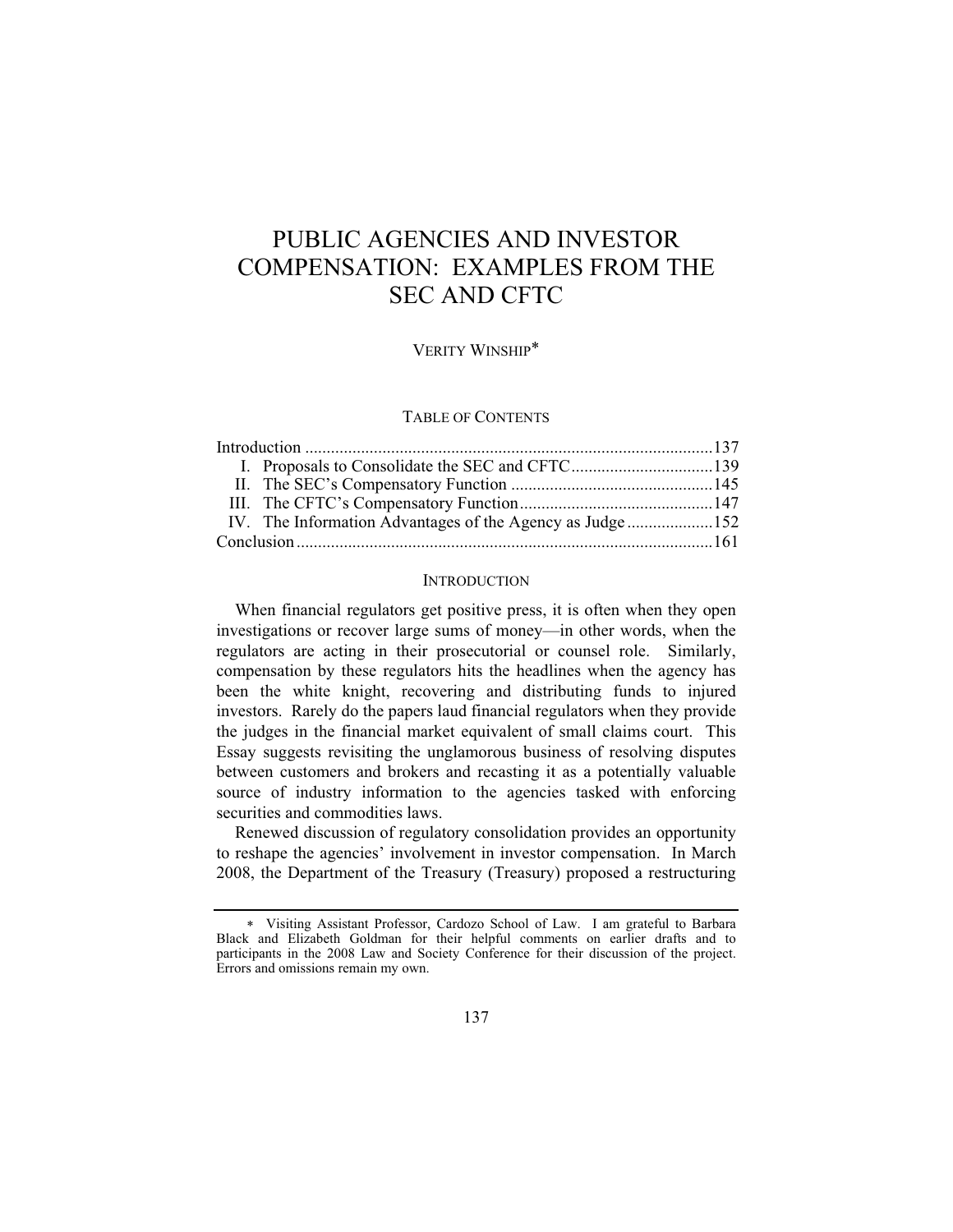of U.S. financial regulators in its *Blueprint for a Modernized Financial Regulatory Structure* (*Blueprint*).1 One aim of this proposal is to eliminate distinctions between securities and futures regulation—the regulatory domains of the Securities and Exchange Commission (SEC) and Commodity Futures Trading Commission (CFTC), respectively. In this respect, the Treasury plan is the latest in a series of proposals to consolidate the two agencies and thus resolve a longstanding problem of their overlapping jurisdictions.

Renewed discussion about consolidation of financial regulators presents an opportunity to ask how (and whether) a combined CFTC and SEC should compensate injured investors. The agencies' two very different approaches to investor compensation provide a concrete way of thinking about public agencies' involvement in the often private domain of compensatory remedies.<sup>2</sup> The SEC's ability to return large, headlinegrabbing sums to investors has been enhanced by the Sarbanes–Oxley Federal Account for Investor Restitution Fund (Fair Fund) provision, which allows the SEC to distribute money-penalty amounts to injured investors.<sup>3</sup> The SEC's Enforcement Division obtains this compensation in its role as "public class counsel" to injured investors. $4$  In contrast, the CFTC's longstanding Reparations Program resolves disputes between private parties (individual shareholders and financial professionals) in a role akin to that of an arbitrator or judge. $5$ 

This Essay suggests that designers of a consolidated system consider as part of the cost–benefit mix the fact that, unlike the Fair Fund approach, the Reparations Program has the potential to generate information for financial regulators. In terms of the judge–lawyer divide, when the agency acts as counsel it must draw on its traditional sources of information, such as its own compliance inspections and the financial press, to investigate and develop a case. By providing a forum and decisionmaker, it has the potential to draw out information about industry practices or conduct that would not otherwise be available.

<sup>1</sup>*. See generally* DEP'T OF THE TREASURY, THE DEP'T OF THE TREASURY BLUEPRINT FOR A MODERNIZED FINANCIAL REGULATORY STRUCTURE (2008) [hereinafter BLUEPRINT], *available at* http://www.ustreas.gov/press/releases/reports/Blueprint.pdf (recommending immediate regulatory action in response to the recent credit and mortgage crises, proposing the reorganization of regulatory functions, and outlining a model of responsive market regulation).

 <sup>2.</sup> Whether consolidation is a good idea in general, or whether the Department of the Treasury's (Treasury) ambitious proposal for reorganization is viable, is beyond the scope of this Essay.

 <sup>3.</sup> Sarbanes–Oxley Act of 2002 § 308, 15 U.S.C. § 7246 (2006).

<sup>4</sup>*. See generally* Verity Winship, *Fair Funds and the SEC's Compensation of Injured Investors*, 60 FLA. L. REV. 1103 (2008) (introducing the concept of "public class counsel").

<sup>5</sup>*. See infra* Part III.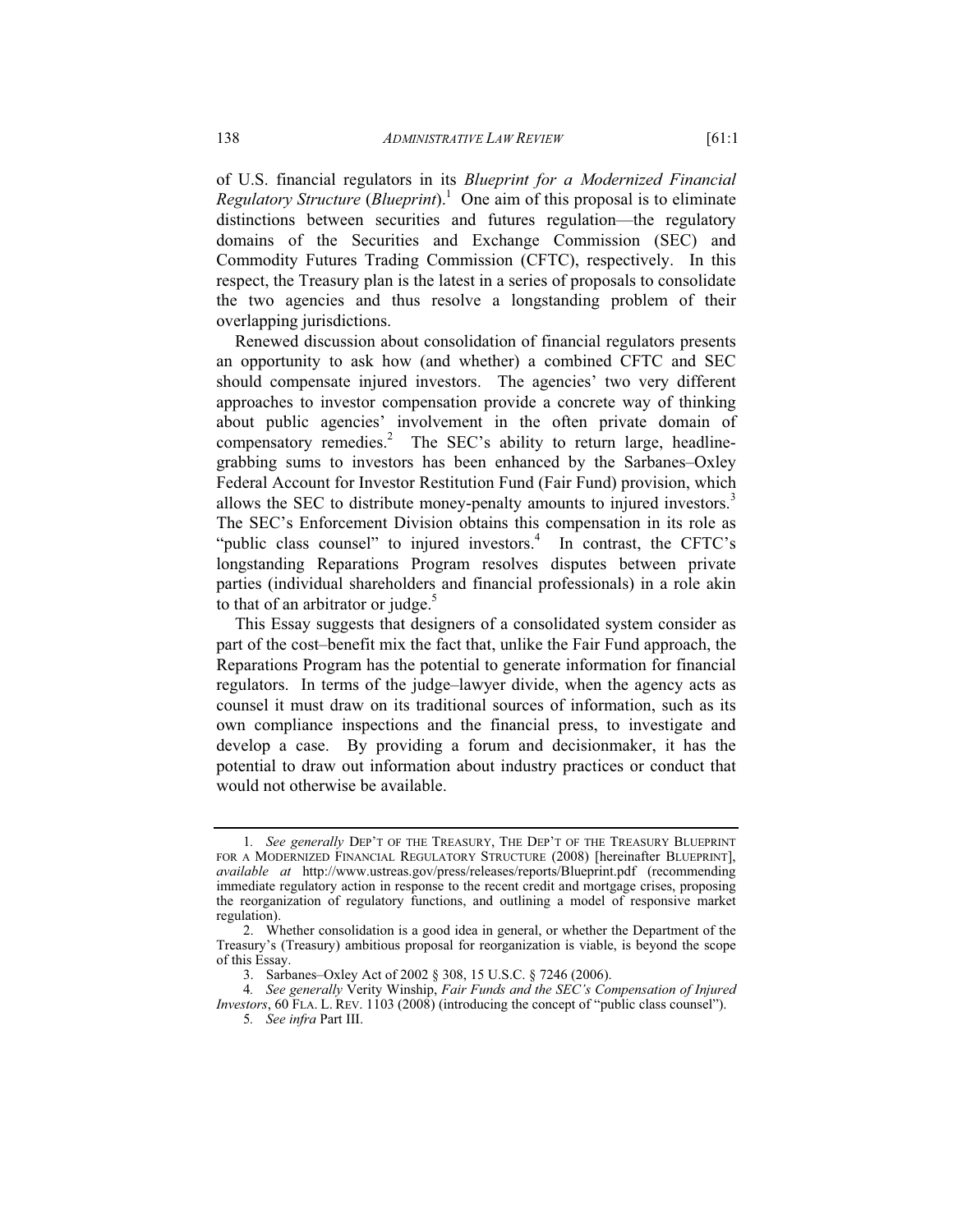Part I examines proposals to consolidate the SEC and the CFTC, including the Treasury's recent *Blueprint*. Parts II and III detail how the SEC and the CFTC, respectively, compensate investors, focusing on the SEC's use of Fair Funds to distribute penalty amounts to injured investors and the CFTC's Reparations Program. Part IV proposes that the two approaches should be unified in a way that maximizes information generation.

## I. PROPOSALS TO CONSOLIDATE THE SEC AND CFTC

The *Blueprint* released by Treasury included proposals to redraw the lines between the SEC and the CFTC. $<sup>6</sup>$  This Part describes the jurisdictions</sup> of the two agencies and puts the Treasury *Blueprint* in the context of recurring attempts to consolidate the regulation of futures and securities.

The SEC has jurisdiction to regulate securities and options on securities. One court proposed this working definition of *security*: "an undivided interest in a common venture the value of which is subject to uncertainty." So far, so good; however, the definition of *security* in the securities acts is deliberately broad and inclusive, reaching "any note" or "stock," but also reaching an "investment contract"—a much-litigated term—and, helpfully, "any interest or instrument commonly known as a 'security."<sup>8</sup> Instruments labeled "stock" and that have "characteristics usually associated with

<sup>6</sup>*. See* BLUEPRINT, *supra* note 1, at 11–13 (recommending a merger of the Commodity Futures Trading Commission (CFTC) and the Securities and Exchange Commission (SEC) "to provide unified oversight and regulation of the futures and securities industries" while "preserv[ing] the market benefits achieved in the futures area").

 <sup>7.</sup> Chi. Mercantile Exch. v. SEC, 883 F.2d 537, 543 (7th Cir. 1989).

 <sup>8.</sup> The Securities Act of 1933, as amended, defines "security" as

any note, stock, treasury stock, security future, bond, debenture, evidence of indebtedness, certificate of interest or participation in any profit-sharing agreement, collateral-trust certificate, preorganization certificate or subscription, transferable share, investment contract, voting-trust certificate, certificate of deposit for a security, fractional undivided interest in oil, gas, or other mineral rights, any put, call, straddle, option, or privilege on any security, certificate of deposit, or group or index of securities (including any interest therein or based on the value thereof), or any put, call, straddle, option, or privilege entered into on a national securities exchange relating to foreign currency, or, in general, any interest or instrument commonly known as a "security", or any certificate of interest or participation in, temporary or interim certificate for, receipt for, guarantee of, or warrant or right to subscribe to or purchase, any of the foregoing.

Securities Act of 1933 § 1, 15 U.S.C. § 77b(a)(1) (2006). The definition of *security* in the Securities Exchange Act of 1934 is so similar that the Supreme Court has announced that it will interpret them together. Securities Exchange Act of 1934  $\S 3(a)(10)$ , Securities Exchange Act of 1934  $§$  3(a)(10), 15 U.S.C. § 78c(a)(10) (2006) (defining security); Landreth Timber Co. v. Landreth, 471 U.S. 681, 686 n.1 (1985) (stating the definition of *security* in both the 1933 and 1934 Acts are "virtually identical and will be treated as such in our decisions dealing with the scope of the term"); LOUIS LOSS, JOEL SELIGMAN & TROY PAREDES, 2 SECURITIES REGULATION 856– 57 (4th ed. 2006) (discussing the Court's interpretation of the word *security* in *Landreth*).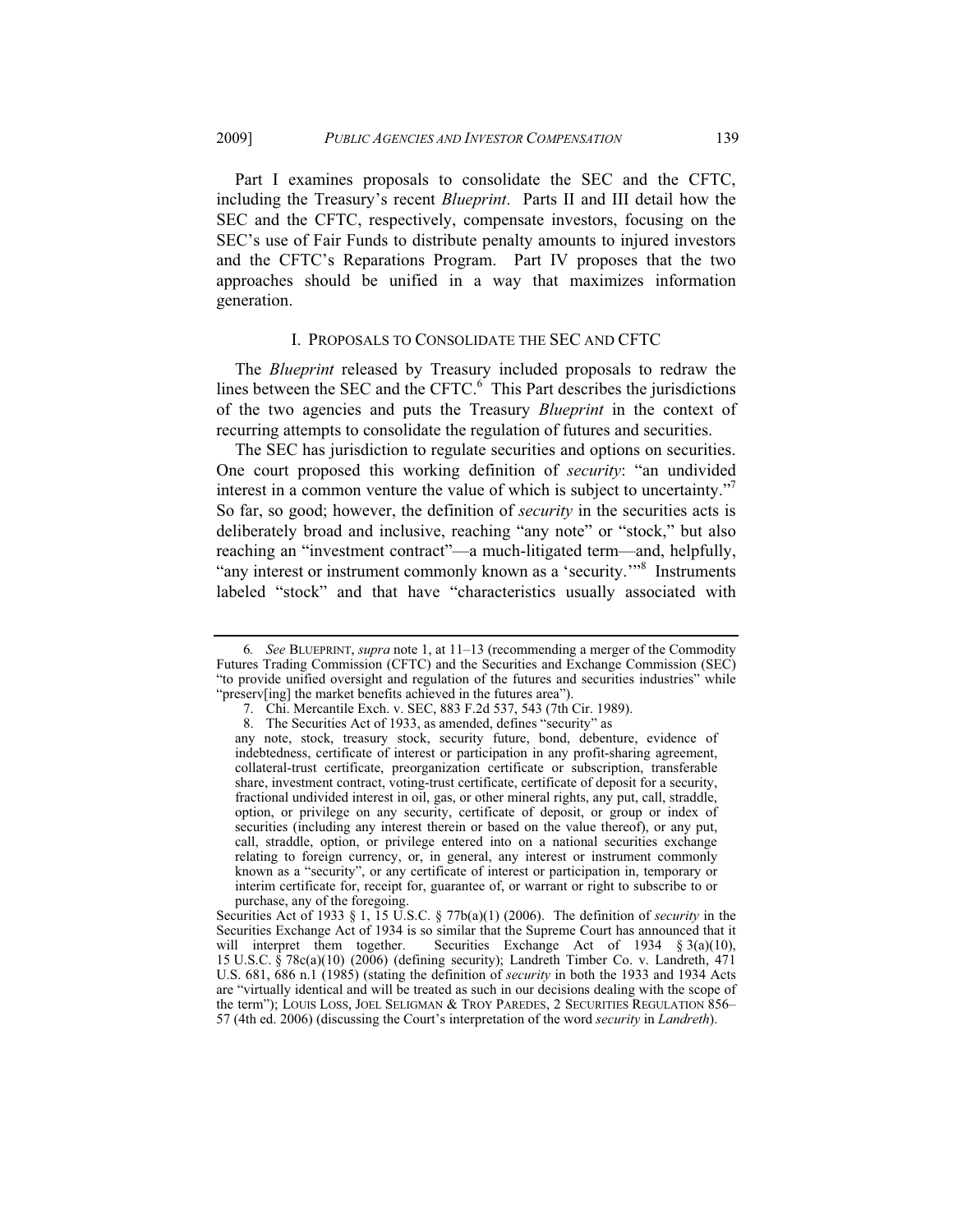common stock"<sup>9</sup> provide an example of a relatively obvious security—an easy case. But the definition also reaches "[n]ovel, uncommon, or irregular devices" such as assignments of oil leasehold subdivisions<sup>10</sup> and rights in orange groves. $^{11}$ 

The CFTC's jurisdiction can similarly be stated simply but is complex in practice. The CFTC is an independent federal agency created in 1974 through the Commodity Futures Trading Commission Act  $(CFTCA)$ ,<sup>12</sup> which gave the agency exclusive jurisdiction over futures and options on futures.<sup>13</sup> The CFTCA moved responsibility from the Commodity The CFTCA moved responsibility from the Commodity Exchange Authority—which had been an agency within the Department of Agriculture chaired by the Secretary of Agriculture—to the CFTC.<sup>14</sup> Interestingly, given later territorial disputes, the SEC was reportedly offered the responsibility of regulating futures, but rejected it.<sup>15</sup>

Two points complicate the CFTC's jurisdictional picture. First, "futures," like securities, are not always straightforwardly defined. A futures contract can be described as an agreement to buy or sell a commodity for delivery in the future.<sup>16</sup> It grows from agricultural roots in

13*.* 7 U.S.C. § 2(a)(1)(A) (2006) provides that

[t]he Commission shall have exclusive jurisdiction . . . with respect to accounts, agreements (including any transaction which is of the character of, or is commonly known to the trade as, an "option", "privilege", "indemnity", "bid", "offer", "put", "call", "advance guaranty", or "decline guaranty"), and transactions involving contracts of sale of a commodity for future delivery, traded or executed on a contract market designated or derivatives transaction execution facility registered pursuant to section 7 or 7a of this title or any other board of trade, exchange, or market, and transactions subject to regulation by the Commission pursuant to section 23 of this title.

 14. Abelardo Lopez Valdez, *Modernizing the Regulation of the Commodity Futures Markets*, 13 HARV. J. ON LEGIS. 35, 42–43 & n.43 (1975).

 15. John D. Benson, Comment, *Ending the Turf Wars: Support for a CFTC/SEC Consolidation*, 36 VILL. L. REV. 1175, 1175 (1991) (describing the SEC Chairman's decision in 1974 to decline an offer by the White House that would have given the agency jurisdiction over the commodity futures industry).

16*. See* Commodity Futures Trading Comm'n, *CFTC Glossary: A Guide to the Language of the Futures Industry*,

 <sup>9.</sup> According to the Supreme Court, the characteristics of common stock are "(i) the right to receive dividends contingent upon an apportionment of profits; (ii) negotiability; (iii) the ability to be pledged or hypothecated; (iv) the conferring of voting rights in proportion to the number of shares owned; and (v) the capacity to appreciate in value." *Landreth Timber Co.*, 471 U.S. at 686 (citing United Hous. Found., Inc. v. Forman, 421 U.S. 837, 851 (1975)).

 <sup>10.</sup> SEC v. C.M. Joiner Leasing Corp., 320 U.S. 344, 345, 351 (1943).

 <sup>11.</sup> SEC v. W.J. Howey Co., 328 U.S. 293, 294 (1946).

 <sup>12. 7</sup> U.S.C. §§ 1–22 (2006). The Commodity Futures Trading Commission Act (CFTCA) amended the Commodity Exchange Act (CEA), ch. 545, 49 Stat. 1491 (1936) (current version at 7 U.S.C. §§ 1–22 (2006)). *See generally* Egon Guttman, *The Futures Trading Act of 1978: The Reaffirmation of CFTC–SEC Coordinated Jurisdiction over Security/Commodities*, 28 AM. U. L. REV. 1 (1978) (discussing the creation of the CFTC, analyzing the overlapping statutory delegations of jurisdiction to the SEC and CFTC, and arguing for a shared power structure to resolve the confusion).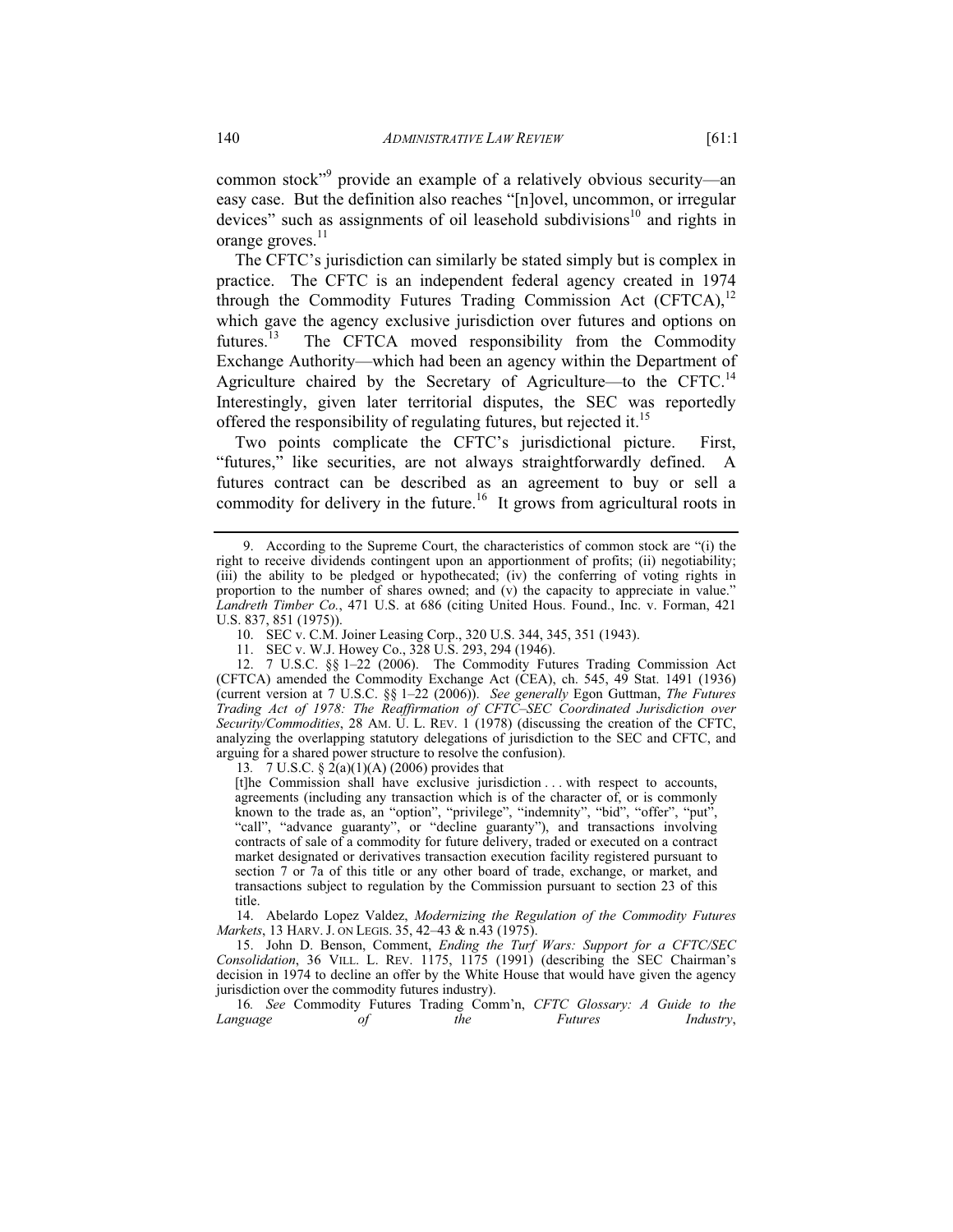which a typical agreement was for delivery of wheat or corn, for example, at some future date at an agreed-upon price.<sup>17</sup> "Commodity," however, reaches beyond physical or agricultural commodities to include "all other goods and articles, except onions . . . and all services, rights, and interests in which contracts for future delivery are presently or in the future dealt in."<sup>18</sup> Moreover, although delivery is an alternative, most futures contracts are resolved by cash payout (offset): one party pays the other the difference between contract and market price.<sup>19</sup>

The second complication in interpreting the CFTC's jurisdiction is that it was granted "exclusive" jurisdiction over futures.<sup>20</sup> This provision can be a tiebreaker in disputes with the SEC: an instrument reasonably characterized as either a security or future will fall into the jurisdiction of the CFTC because that jurisdiction is exclusive. $2<sup>1</sup>$ 

As noted above, both securities and futures have an "easy case" or paradigmatic example, but as instruments move away from these examples, distinguishing between futures and securities becomes more difficult. Judge Easterbrook described the task of categorizing one such novel instrument as a future or a security as "decid[ing] whether tetrahedrons belong in square or round holes."<sup>22</sup> Moreover, the target is moving:

 18. 7 U.S.C. § 1a(4) (2006). The onion lobbyists apparently successfully argued that trading in onion futures adversely affected the price of onions. *See* Bd. of Trade of Chi. v. SEC, 677 F.2d 1137, 1142 n.9 (7th Cir. 1982) (discussing the exemption of onions from the CFTC's reach following enactment of the CFTCA).

19*. See* 13 JERRY W. MARKHAM, COMMODITIES REGULATION: FRAUD, MANIPULATION AND OTHER CLAIMS § 11:5 (2008) ("Rarely is delivery taken. Instead, most contracts are liquidated by offset.").

21*. See* Chi. Mercantile Exch. v. SEC, 883 F.2d 537, 539 (7th Cir. 1989) ("If an instrument is both a security and a futures contract, the CFTC is the sole regulator because" of the exclusive jurisdiction clause). *See generally* Thomas A. Russo & Edwin L. Lyon, *The Exclusive Jurisdiction of the Commodity Futures Trading Commission*, 6 HOFSTRA L. REV. 57 (1977) (discussing the competition between the two agencies for jurisdiction over financial instruments with aspects of both securities and futures).

22*. Chi. Mercantile Exch.*, 883 F.2d at 539.

http://www.cftc.gov/educationcenter/glossary/glossary\_f.htm (last visited Nov. 17, 2008) (defining the term *futures contract* and providing the following qualifications: the agreement must be "(1) at a price that is determined at initiation of the contract; (2) that obligates each party to the contract to fulfill the contract at the specified price; (3) that is used to assume or shift price risk; and (4) that may be satisfied by delivery or offset").

 <sup>17.</sup> For early U.S. examples of futures contracts, see the Supreme Court's decisions in *Hansen v. Boyd*, 161 U.S. 397 (1896), which considered a wheat futures contract, and *Embrey v. Jemison*, 131 U.S. 336 (1889), which considered a cotton futures contract. *See also* Elliot R. Wolff, *Comparative Federal Regulation of the Commodities Exchanges and the National Securities Exchanges*, 38 GEO. WASH. L. REV. 223, 229 (1969) (noting active trading in physical or agricultural commodities such as "wool tops . . . live hogs and frozen pork bellies").

 <sup>20. 7</sup> U.S.C. § 2(a)(1)(A) (2006). As noted below, the Commodity Futures Modernization Act of 2000 (CFMA), Pub. L. No. 106-554 app. E, 114 Stat. 2763, 2763A-365 (2000), created certain exceptions to this grant of exclusivity. *See infra* notes 28–30 and accompanying text (discussing relevant exclusions under the CFMA).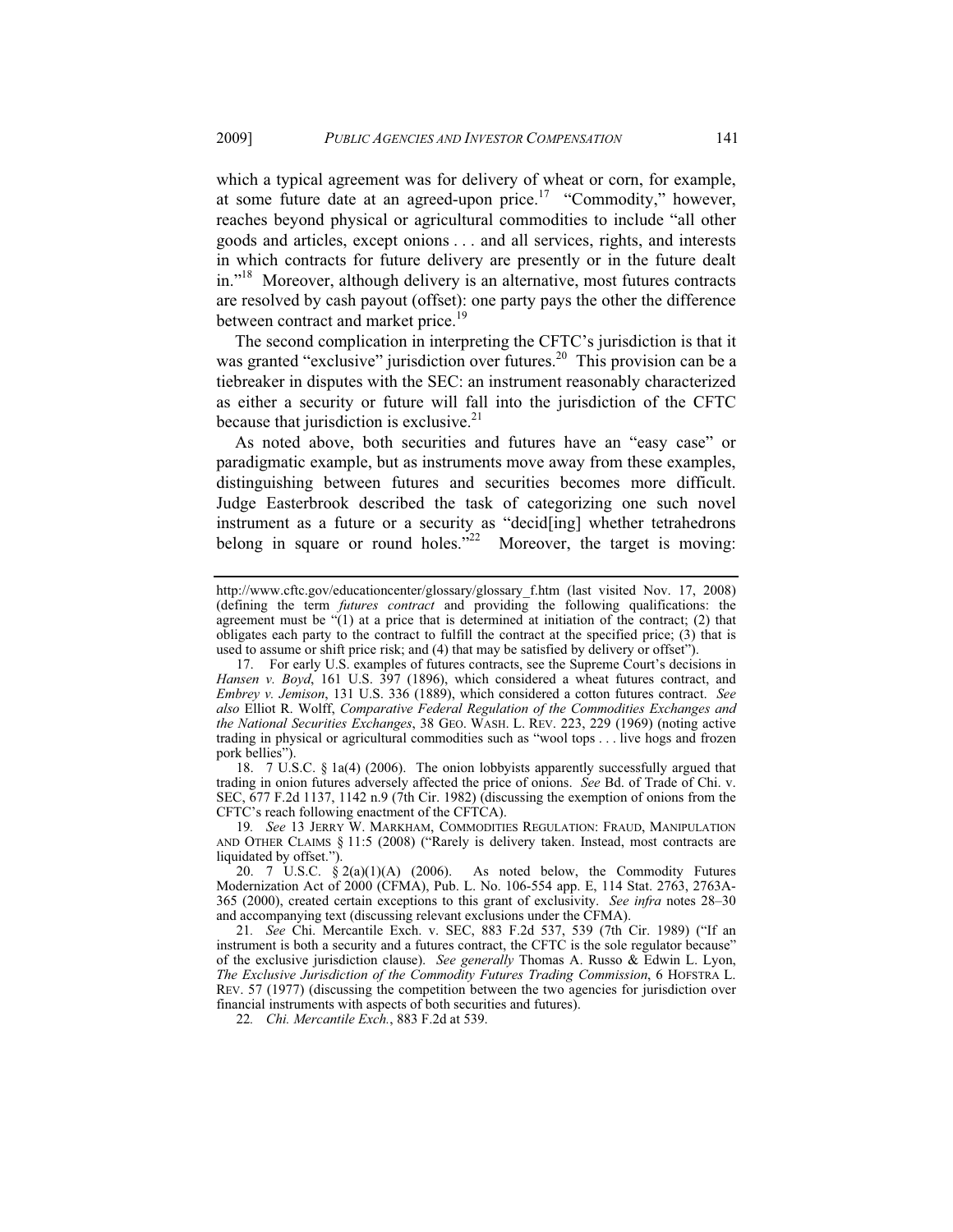financial products are continually introduced with, as their very purpose, innovation and difference from the existing products. $^{23}$ 

Stemming in part from the difficulties in determining the line between futures and securities, the agencies have battled over their jurisdictions almost since the CFTC was created.<sup>24</sup> Even before the CFTC began operations, the SEC proposed a competing exclusivity clause that would give the SEC exclusive jurisdiction over all "transactions involving a 'security.'"25 The SEC and the CFTC clashed in court over jurisdiction over novel products (Government National Mortgage Association options and index participations); the CFTC, aided by its exclusivity clause, prevailed.<sup>26</sup> The Commodity Futures Modernization Act of 2000 The Commodity Futures Modernization Act of 2000  $(CFMA)^{27}$  partially addressed this jurisdictional uncertainty by exempting certain products from the Commodity Exchange Act  $(CEA)$ ,<sup>28</sup> excluding certain products from the definition of *security*, 29 and allowing futures contracts on individual securities, which are acknowledged to be both a security and a futures contract and are thus jointly regulated by the two agencies.<sup>30</sup> This legislative change, however, did not resolve all This legislative change, however, did not resolve all jurisdictional issues. Fast forward to 2008, when the Treasury *Blueprint* blamed these "jurisdictional disputes" for "often hindering the introduction of new products, slowing innovation, and compelling migration of financial services and products to more adaptive foreign markets."<sup>31</sup> While coordinated efforts such as the President's Working Group on Financial

28*. See* GREENE, *supra* note 24, § 14.01:

[T]he CFMA excluded from regulation under the CEA, and accordingly from the prohibition on the trading of products outside a CFTC-regulated trading facility, a wide range of [over-the-counter (OTC)] derivatives transactions between qualifying counterparties and so-called 'hybrid instruments' (that is, securities or banking products that incorporate the economic features of a futures contract or commodity option.

29*. See id.* (noting that the CFMA introduced "individual, and narrow-based indices of, 'nonexempt' securities, a new category of product that is both a security and a futures contract and that is subject to a unique dual regulatory regime under both the securities laws and the CEA"). Some "individually negotiated swap agreements and other derivatives entered into by qualifying counterparties" were also excluded from the definition of *security*. *Id.*

30. *Id.*

31. BLUEPRINT, *supra* note 1, at 4.

<sup>23</sup>*. Id.* at 544*.*

<sup>24</sup>*. See generally* 2 EDWARD F. GREENE ET AL., U.S. REGULATION OF THE INTERNATIONAL SECURITIES AND DERIVATIVES MARKETS § 14.07 (8th ed. 2006) (tracing the history of the jurisdictional uncertainty and the implications for the marketplace).

 <sup>25.</sup> Benson, *supra* note 15, at 1185–86 (citation omitted).

<sup>26</sup>*. See* Bd. of Trade of Chi. v. SEC, 677 F.2d 1137, 1138 (7th Cir. 1982), *cert. granted, vacated, and remanded*, 459 U.S. 1026 (1982) (Government National Mortgage Association options); *Chi. Mercantile Exch.*, 883 F.2d at 539 (index participations). *See generally* Benson, *supra* note 15, at 1185–86 (tracing the history of the CFTC–SEC jurisdictional dispute).

 <sup>27.</sup> Pub. L. No. 106-554 app. E, 114 Stat. 2763, 2763A-365 (2000).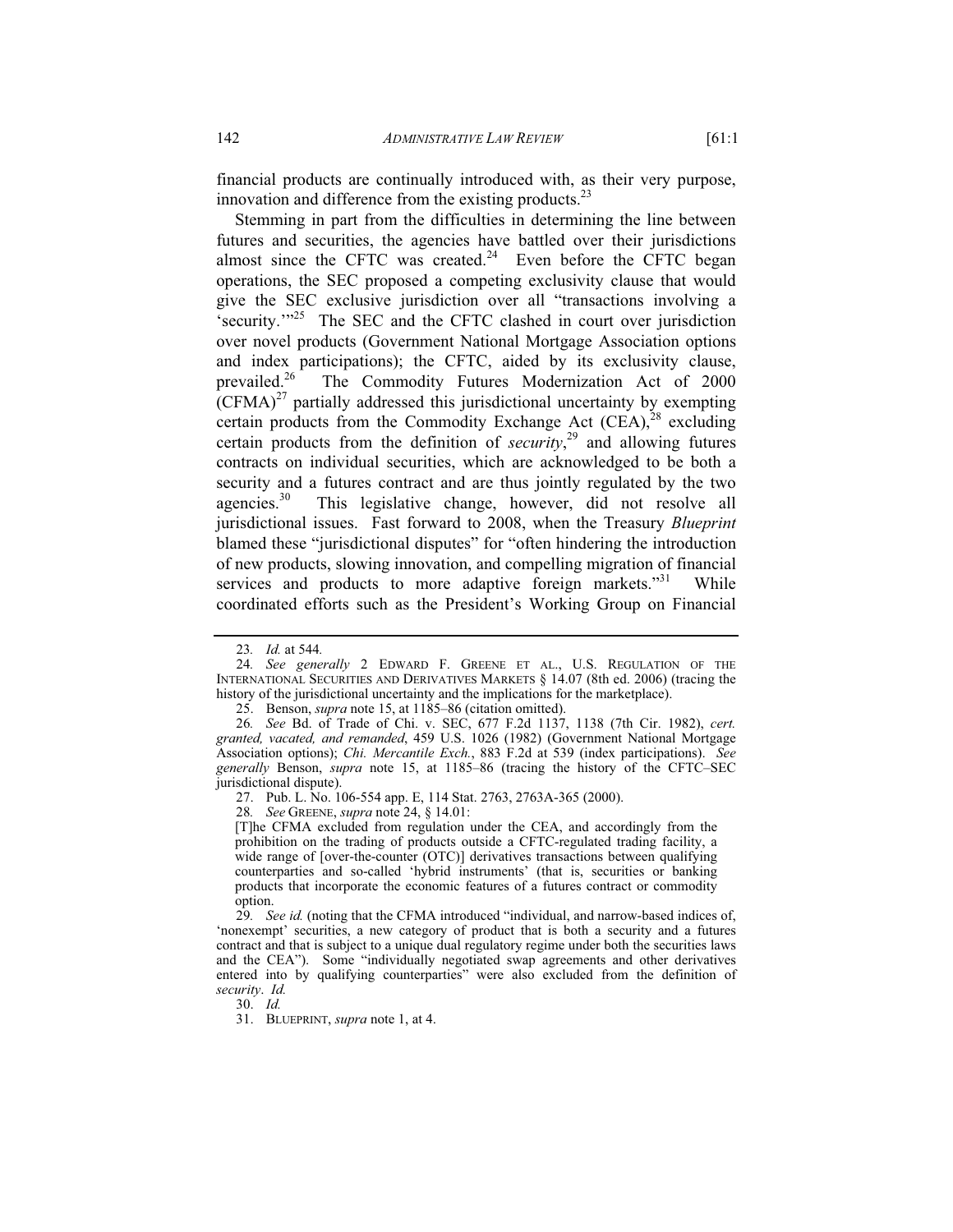Markets do exist, $32$  proponents of consolidation can point to significant evidence of conflict.

In sum, the line between securities and futures has become increasingly difficult to draw as innovative products are introduced that erode their differences. Moreover, because of the difficulty of drawing the jurisdictional line, territorial overlap and conflict have characterized the relationship between the agencies. $33$  In response to these interrelated problems, consolidation of the two agencies has been repeatedly proposed.<sup>34</sup> The Markets and Trading Reorganization and Reform Act was a bill introduced in  $1990^{35}$  and reintroduced in  $1995^{36}$  that proposed merging the two agencies and "establish[ing] a single Federal regulatory body with jurisdiction over securities, options, futures, and related markets and instruments."<sup>37</sup>

Consolidation of the SEC and the CFTC has also been suggested as part of a larger consolidation of financial regulators. At one end of the spectrum of possible reorganizations is a proposed single financial regulator.<sup>38</sup> Commentators and policymakers have one eye on the British experience with the Financial Services Authority (FSA), a single regulator of all financial services established after a review of the United Kingdom's financial regulators in the late  $1990s.^{39}$ 

35*. See* H.R. 4477, 101st Cong. (1990) (proposing the creation of a new agency called the Markets and Trading Commission).

36. H.R. 718, 104th Cong. (1995).

37*. Id*. § 2(1); H.R. 4477 § 2(1).

[a] single, federal financial regulator would be able to anticipate and plan for future financial crises, more carefully monitor and regulate financial conglomerates, provide better protection for consumers, operate more effectively in international negotiations, quickly adapt to market innovations and developments, be accountable for market failures, eliminate the duplicative regulations and regulatory gaps, harmonize regulations for financial products and firms competing in the market, and avoid being captured by narrow segments within the financial services industry. *Id.* at 100–01.

39*. See* BLUEPRINT, *supra* note 1, at 3 (describing the United Kingdom's creation of a tripartite system composed of the central bank, the finance ministry, and one national

 <sup>32.</sup> Exec. Order No. 12,631, 53 Fed. Reg. 9421 (Mar. 22, 1988).

<sup>33</sup>*. See, e.g.*, Alan R. Bromberg, *Securities Law—Relationship to Commodities Law*, 35 BUS. LAW. 787, 788–89 (1980) ("The CFTC generally follows the SEC . . . in trying to stretch its jurisdiction. 'Every investment is a security' is what they believe at the SEC. At the CFTC, that is translated into: 'Every contract is a futures contract;' or: 'Every contract is a commodity option.'").

<sup>34</sup>*. See* Benson, *supra* note 15, at 1175 (indicating that the SEC itself has advocated for a merger of the two agencies); *see also* Chi. Mercantile Exch. v. SEC, 883 F.2d 537, 544 (7th Cir. 1989) ("Only merger of the agencies or functional separation in the statute can avoid continual conflict.").

<sup>38</sup>*. See, e.g.*, Elizabeth F. Brown, *E Pluribus Unum—Out of Many, One: Why the United States Needs a Single Financial Services Agency*, 14 U. MIAMI BUS. L. REV. 1 (2005). The author argues that the United States should consolidate the more than 115 financial regulatory organizations into a single agency because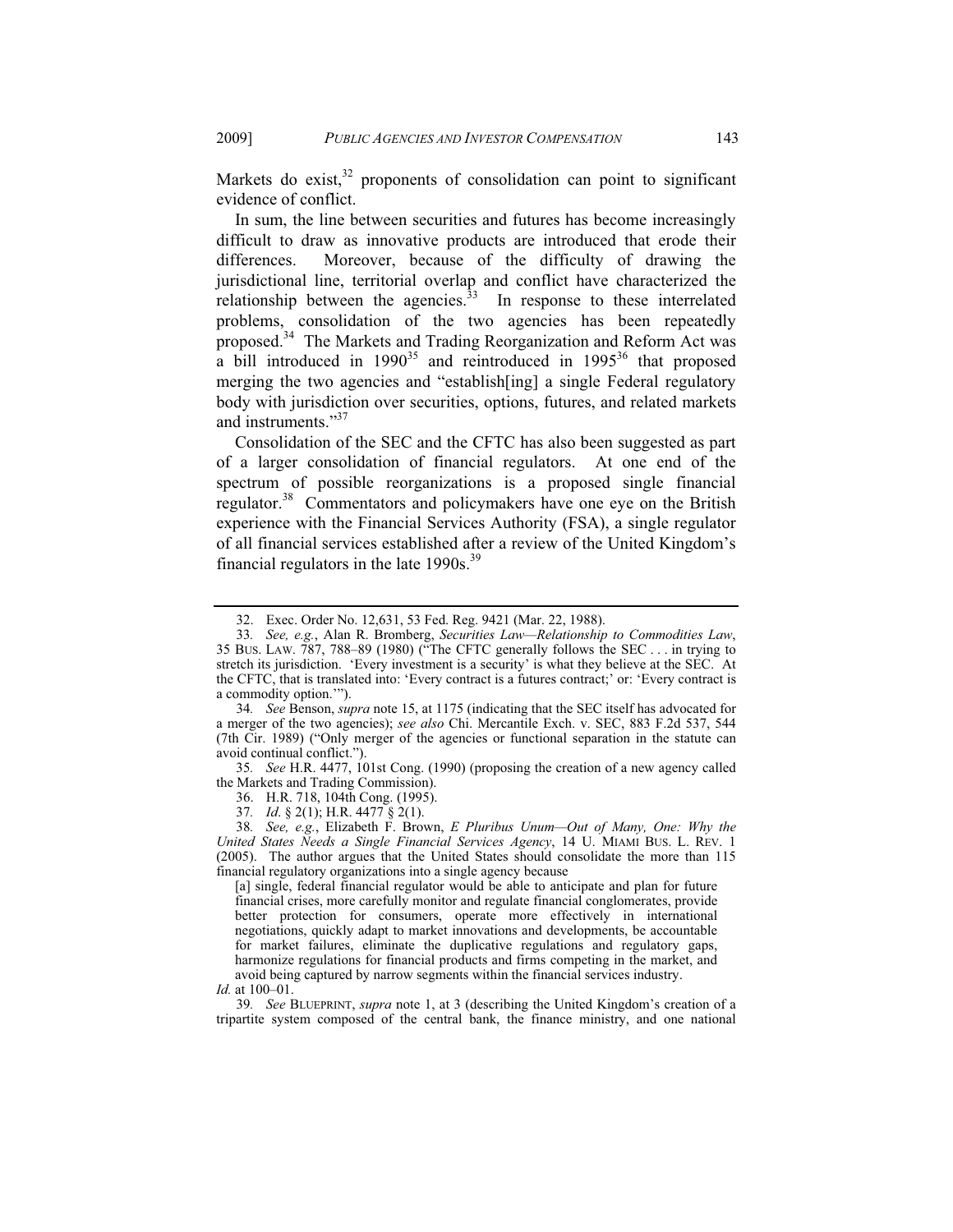While the recent Treasury proposal does not call for a single financial regulator, it does suggest more than a simple merger of the SEC and CFTC. The *Blueprint* calls for three regulators "focused exclusively on financial institutions" as well as a "federal insurance guarantee corporation" and a "corporate finance regulator."40 One of the three new regulators focused exclusively on financial institutions would be the "Conduct of Business Regulatory Agency" (CBRA), which would regulate "all financial products," including those currently within CFTC and SEC jurisdiction.<sup>41</sup> The "corporate finance regulator" would be responsible for "general issues related to corporate oversight in public securities markets" including "corporate disclosures, corporate governance, accounting and auditing oversight, and other similar issues<sup>"42</sup>—part of the SEC's current role.

Although framed as a response to recent front-page concerns with foreign competition and the subprime mortgage crisis, the Treasury's *Blueprint* is typical of SEC–CFTC merger proposals in that it asks in its request for comments whether "a continued rationale" exists for "distinguishing between securities and futures products and their respective intermediaries" and "having separate regulators for these types of financial products and institutions.<sup>343</sup> The Treasury's response was a clear no to both questions.<sup>44</sup>

Many of the proposals for consolidating the SEC and CFTC conclude not only that consolidation makes sense, but also that the similarities between the legislation governing commodities and securities would enable it.<sup>45</sup> After all, many of the CEA's provisions were modeled on securities legislation, and securities cases have been used as precedent in the CFTC context.46 Nonetheless, in at least a few areas the legislative powers and tasks of the two agencies significantly diverge.<sup>47</sup> The rest of this Essay

financial regulatory agency that oversees all financial services).

<sup>40</sup>*. Id.* at 137.

<sup>41</sup>*. Id.* at 138.

<sup>42</sup>*. Id.*

<sup>43</sup>*. Id.* at 194.

 <sup>44.</sup> The *Blueprint* points out that the "bifurcation between securities and futures regulation[] was largely established over seventy years ago when the two industries were clearly distinct." *Id.* at 2. It pointed to this bifurcation as part of an old-fashioned system "grappling to keep pace with market evolutions and, facing increasing difficulties, at times, in preventing and anticipating financial crises." *Id.* at 4.

<sup>45</sup>*. See generally, e.g.*, Wolff, *supra* note 17 (tracking similarities between legislation governing commodities and securities).

<sup>46</sup>*. See* Benson, *supra* note 15, at 1194 (arguing that regulatory similarities would facilitate consolidation); Bromberg, *supra* note 33, at 789 (noting that courts have drawn on securities cases as precedent for deciding issues under the CEA, including in the areas of "the elements of fraud, the standards for granting an injunction, disgorgement remedies, and aiding and abetting").

 <sup>47.</sup> Differences that would have to be resolved on consolidation are not limited to the agencies' compensatory roles, but also include such issues as the approach to preemption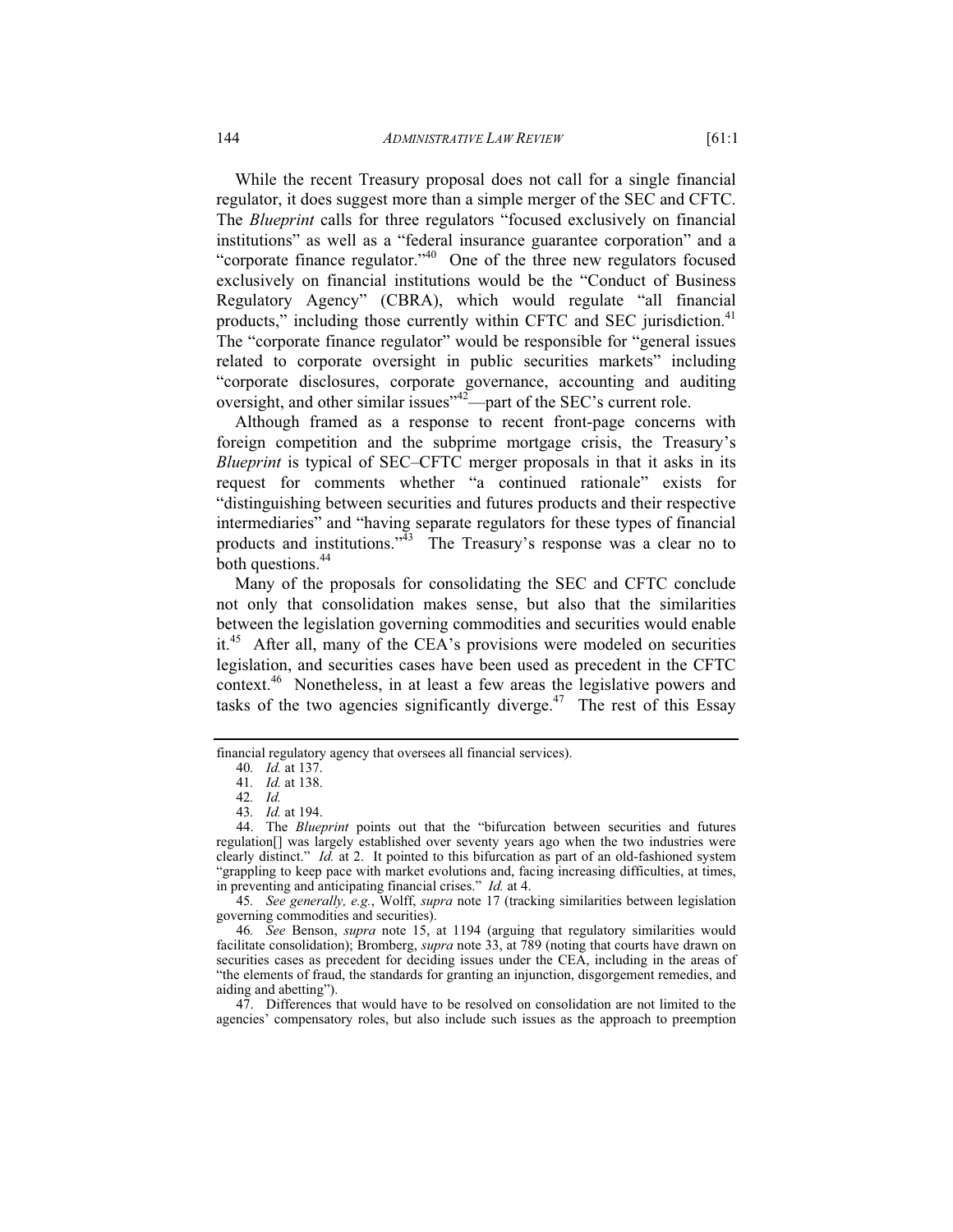focuses on one of these areas. The two agencies have taken very different routes to the same end: investor compensation. As described below, the SEC has a tool that places the Enforcement Division in the position of counsel to injured investors, seeking penalties which then may be distributed to investors. In contrast, the CFTC's longstanding Reparations Program uses the CFTC to resolve disputes between private parties (individual shareholders and financial professionals) in a role akin to that of an arbitrator or judge.

#### II. THE SEC'S COMPENSATORY FUNCTION

The SEC has three main methods of compensating injured investors: distributions by receivers put in place by the SEC, distribution of disgorged profits, and distribution of money collected as civil penalties. These three techniques have in common the SEC's posture in the cases that obtain the relief: it acts as counsel, chooses to bring the suit, pursues certain remedies, and negotiates settlement as an opposing party.

First, the SEC may put in place receivers as part of the flexible relief that it can obtain through adjudication or settlement of matters brought by the agency's Enforcement Division. These receivers often are tasked with distributing money to investors. They may be used simply to implement some of the other mechanisms of investor compensation, distributing disgorgement or penalty amounts.<sup>48</sup> Even without such an order of monetary relief, they may be appointed at any point in the process to identify and recover assets.<sup>49</sup>

Second, disgorgement has long been available to the SEC as a remedy in judicial or administrative proceedings brought by the Enforcement Division.<sup>50</sup> The basic idea is that the remedy prevents unjust enrichment by forcing the disgorgement of profits (sometimes defined broadly) from

and state regulation. For instance, the CEA preempted state regulation of futures, but, on reauthorization, was revised to allow state attorneys general or other state administrators of securities laws to pursue violators of the CEA as *parens patriae* for their citizens. *See* Futures Trading Act of 1978 § 15, 7 U.S.C. § 13(a)(2) (2006) (1978 reauthorization of the CFTC); Guttman, *supra* note 12, at 3 n.11, 4.

<sup>48</sup>*. See* GOV'T ACCOUNTABILITY OFFICE, GAO-05-670, SEC AND CFTC PENALTIES: CONTINUED PROGRESS MADE IN COLLECTION EFFORTS, BUT GREATER SEC MANAGEMENT ATTENTION IS NEEDED 8 n.8 (2005) [hereinafter SEC & CFTC PENALTIES], *available at* http://www.gao.gov/new.items/d05670.pdf (describing the duties of SEC-appointed receivers).

<sup>49</sup>*. Id.*

<sup>50</sup>*. See* SEC v. Fischbach Corp., 133 F.3d 170, 175 (2d Cir. 1997) (citing securities cases in which disgorgement was ordered); SEC v. Tex. Gulf Sulphur Co., 312 F. Supp. 77, 89, 91 (S.D.N.Y. 1970) (establishing the SEC's power to seek and obtain the ancillary relief of disgorgement in federal court); *see also* 15 U.S.C. § 80a-9(e) (2006) ("In any proceeding in which the Commission may impose a penalty under this section, the Commission may enter an order requiring accounting and disgorgement, including reasonable interest.").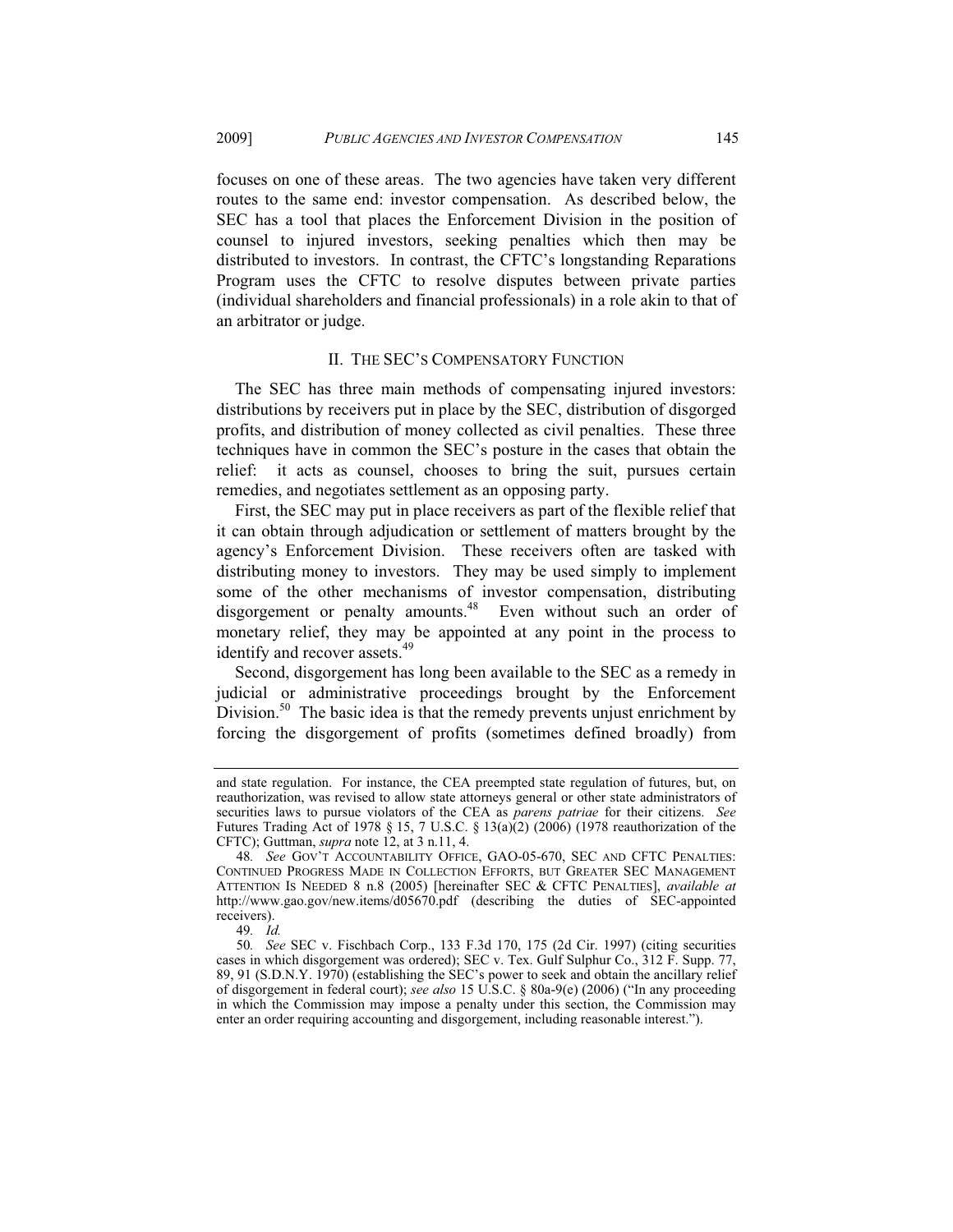violations of securities laws.<sup>51</sup> Disgorged funds may be distributed to injured investors, although they do not have to be, and courts have emphasized that neither identification of harmed investors nor distribution is a prerequisite for imposing the remedy.<sup>52</sup> Likewise, the appropriate measure is the amount of profit to the violator and not the amount of harm to the investors.<sup>53</sup>

Finally, since the passage of the Sarbanes–Oxley Act of 2002, the SEC may distribute money penalty amounts to injured investors through Fair Funds.<sup>54</sup> Until 2002, any civil money penalties (fines) collected by the SEC had to be paid into the United States Treasury.<sup>55</sup> The Fair Fund provision of Sarbanes–Oxley allows penalties paid in enforcement actions to be added—at the SEC's discretion—to disgorgement funds, which then may be distributed to injured investors.<sup>56</sup> The provision does not distinguish between individuals and groups or between financial institutions and public company misstatements. Time will tell how the SEC chooses to exercise its discretion but, to date, the most obvious effect has been in high-profile stock-drop cases (Enron, WorldCom) because of large investor harm and correspondingly large penalties.

<sup>51</sup>*. See, e.g.*, SEC v. Blavin, 760 F.2d 706, 713 (6th Cir. 1985) ("The purpose of disgorgement is to force 'a defendant to give up the amount by which he was unjustly enriched' rather than to compensate the victims of fraud." (citation omitted)).

<sup>52</sup>*. See id.* ("Once the Commission has established that a defendant has violated the securities laws, the district court possesses the equitable power to grant disgorgement without inquiring whether, or to what extent, identifiable private parties have been damaged by [defendant's] fraud."); 3 THOMAS LEE HAZEN, TREATISE ON THE LAW OF SECURITIES REGULATION § 16.2[4][B] (4th ed. 2002 & Supp. 2004) (citing cases).

 <sup>53.</sup> *See* HAZEN, *supra* note 52, § 16.2[4][B] (suggesting that disgorgement serves the purpose of assuring that violators do not profit from their wrongdoings).

 <sup>54.</sup> Sarbanes–Oxley Act of 2002 § 308, 15 U.S.C. § 7246 (2006); *see* Barbara Black, *Should the SEC Be a Collection Agency for Defrauded Investors?*, 63 BUS. LAW. 317, 318 (2008) (describing the Fair Fund provision and the SEC's new role in investor compensation); Winship, *supra* note 4 (tracing the development of the SEC's power to compensate injured investors).

 <sup>55.</sup> Securities Enforcement Remedies and Penny Stock Reform Act of 1990, Pub L. No. 101-429, § 101(3), 104 Stat. 931, 933 (1990) (codified as amended in scattered sections of 15 U.S.C.).

 <sup>56. 15</sup> U.S.C. § 7246(a) (2006) provides that

<sup>[</sup>i]f in any judicial or administrative action brought by the Commission under the securities laws . . . the Commission obtains an order requiring disgorgement against any person for a violation of such laws or the rules or regulations thereunder, or such person agrees in settlement of any such action to such disgorgement, and the Commission also obtains pursuant to such laws a civil penalty against such person, the amount of such civil penalty shall, on the motion or at the direction of the Commission, be added to and become part of the disgorgement fund for the benefit of the victims of such violation.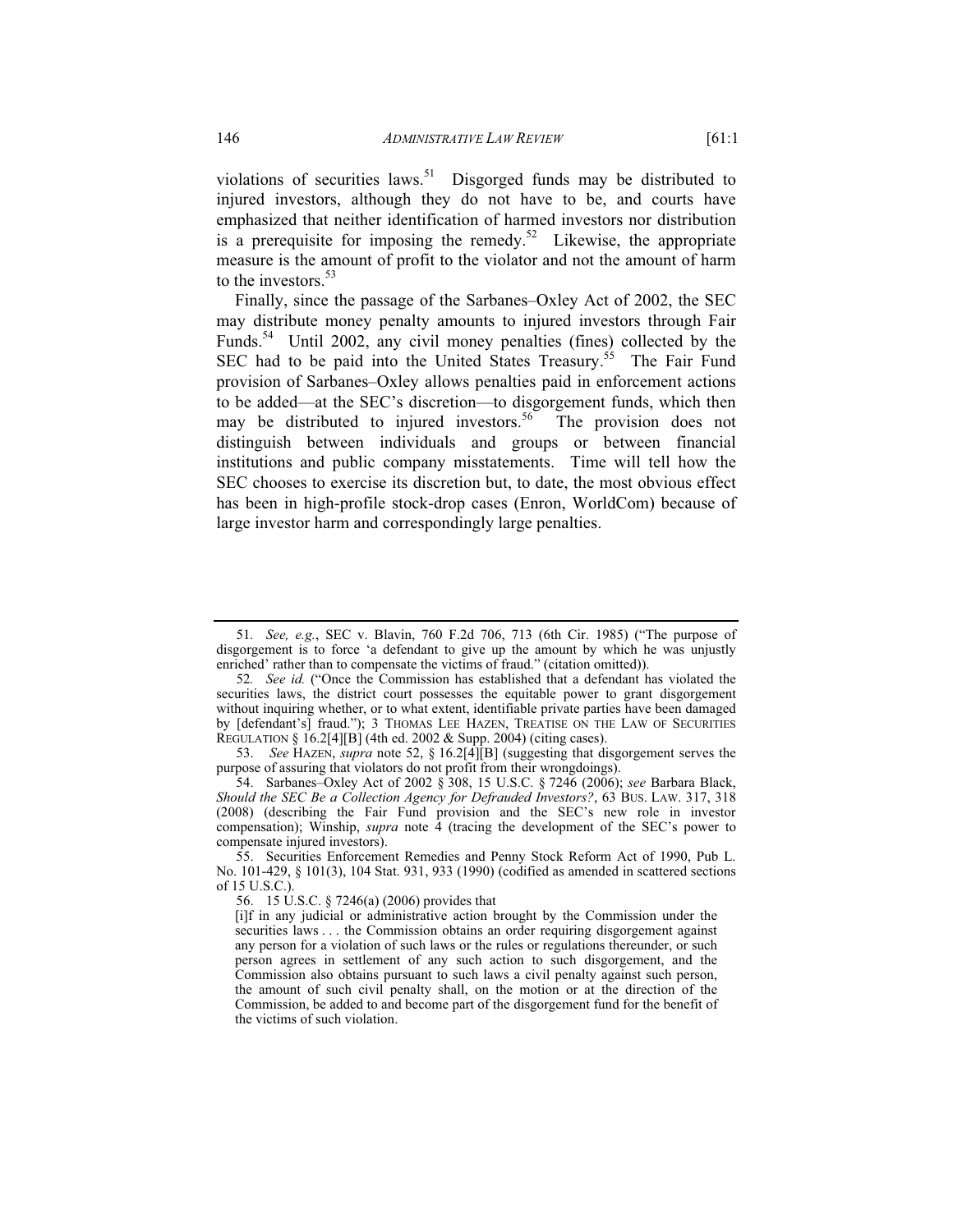#### III. THE CFTC'S COMPENSATORY FUNCTION

The CFTC is home to its own experiment in investor compensation, the Reparations Program.<sup>57</sup> Through the Reparations Program, the agency provides a forum for resolving disputes between "futures customers and commodity futures trading professionals."58 In contrast to the SEC's compensatory function described above, the CFTC provides the decisionmaker, akin to a judge or arbitrator, for disputes between private parties.

The Reparations Program grew out of the CFTC's agricultural roots: before the CFTC came into being, futures regulation was under the auspices of the Department of Agriculture.<sup>59</sup> The Reparations Program is modeled on the Packers and Stockyards Program and agricultural legislation.<sup>60</sup> Some commentators have suggested that the Program persisted because of perceived problems with arbitration.<sup>61</sup>

For a claim to be eligible for resolution through the CFTC's Reparations Program, a few prerequisites must be met. The Reparations Program is designed for the resolution of disputes between customers and futures trading professionals, whether firms or individuals. The violation alleged must be a violation of the Commodity Exchange Act or the CFTC rules, such as an allegation of fraud, breach of fiduciary duty, unauthorized trading, misappropriation of funds, or churning (excessive trading in an account in order to generate fees).<sup>62</sup> Moreover, the professional must be registered with the CFTC at the time of the violation or at the time the complaint is filed. $63$  Finally, a statute of limitations applies: the complaint

<sup>57</sup>*. See* 7 U.S.C. § 18 (2006); Rules Relating to Reparations, 17 C.F.R. § 12 (2008) (describing the Reparations Program).

<sup>58</sup>*.* Commodity Futures Trading Comm'n, Reparations Program, http://www. cftc.gov/customerprotection/redressandreparations/reparationsprogram/index.htm (last visited Oct. 23, 2008).

<sup>59</sup>*. See* Marianne K. Smythe, *The Reparations Program of the Commodity Futures Trading Commission: Reducing Formality in Agency Adjudication*, 2 ADMIN. L.J. AM. U. 39, 42 (1988) (relating some of the history behind the CFTC and U.S. Department of Agriculture (USDA) Reparations Programs).

<sup>60</sup>*. See id.* (tracing the CFTC's Reparations Program to the CFTC's roots in the USDA, which administered the Packers and Stockyards Act that contained a reparations program); *see also* Packers and Stockyards Act, 1921, ch. 64, § 309, 42 Stat. 159, 165 (1921) (allowing violators of the Act to avoid liability by "mak[ing] reparation" for the alleged injury); Lopez Valdez, *supra* note 14, at 60 (comparing the CFTC's Reparations Program to that in the Perishable Agricultural Commodities Act (PACA)).

 <sup>61.</sup> Smythe, *supra* note 59, at 52–53 (noting that exchange arbitration was mistrusted and underutilized).

<sup>62</sup>*. See* Commodity Futures Trading Comm'n, *supra* note 58 (describing the criteria for filing a complaint with the CFTC).

 <sup>63.</sup> Previous versions of the rule allowed the Reparations Program to reach professionals who were not registered but should have been. The rule was revised to require registration, at least in part as a pragmatic limit to the agency's caseload.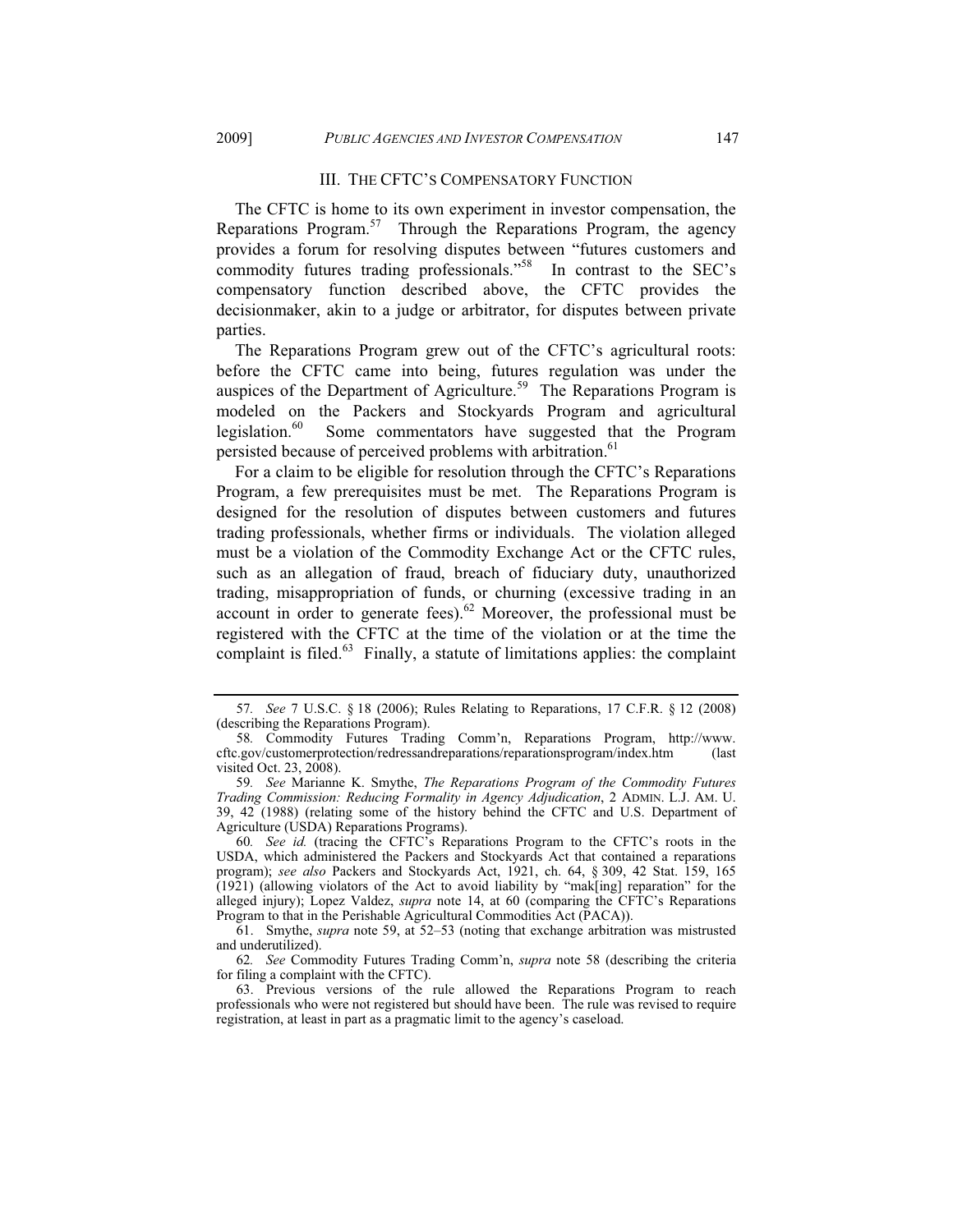must be filed within two years of the date the investor knew or should have known of the activity. $64$ 

The program provides three routes for aggrieved investors with qualifying claims: the "voluntary proceeding," the "summary proceeding," and the "formal proceeding."65 The voluntary proceeding may be elected for any size of claim, provided all participants consent.<sup>66</sup> Evidence is submitted in writing, and no oral hearing is held. $67$  Perhaps most significantly, the decision issued by the Judgment Officer—a CFTC employee, who may or may not be a lawyer $^{68}$ —is final and unappealable.<sup>69</sup>

An eligible investor who does not elect the voluntary procedure pursues either summary or formal proceedings, depending on the size of the claim. If the claim (or counterclaim) is \$30,000 or less, the investor may choose the summary proceeding.70 Evidence is submitted in writing, but with the possibility of a telephonic oral hearing.<sup>71</sup> Unlike the voluntary proceeding, the Judgment Officer's decision may be appealed to the Commission and ultimately to a United States Court of Appeals.<sup>72</sup> Despite their name, summary proceedings often take longer than formal proceedings, in part because more investors in summary proceedings are pro se.<sup>73</sup>

 66. 17 C.F.R. § 12.26(a) (2008); *see also id.* §§ 12.100–.106 (describing the rules for voluntary proceedings).

67*. Id.* §§ 12.100–.106.

68*. See* Smythe, *supra* note 59, at 57–58 (noting that the Judgment Officer is not necessarily a lawyer). The Judgment Officer also may be—but is likely not—an administrative law judge. *See* 17 C.F.R. § 12.2 ("Judgment Officer means an employee of the Commission who is authorized to conduct the proceeding and render a decision in a summary decisional proceeding or a voluntary decisional proceeding. In appropriate circumstances, the functions of a Judgment Officer may be performed by an Administrative Law Judge.").

70. 17 C.F.R. § 12.26(b); *see id.* §§ 12.200–.210 (describing summary proceedings).

71*. Id.* § 12.206.

72*. See id*. § 12.210 (stating that the "timely filing . . . of an appeal to the Commission . . . is mandatory as a prerequisite to appellate judicial review of a final decision and order").

 73. COMMODITY FUTURES TRADING COMM'N, PERFORMANCE AND ACCOUNTABILITY REPORT 70 (2007).

 <sup>64.</sup> Other prerequisites also apply: foreign residents must file bonds and respondents must not be in insolvency proceedings. Moreover, the Reparations forum may not be available if the claims are also the subject of other investor-initiated proceedings. *See infra* notes 81–83 and accompanying text (discussing and defining parallel proceedings that preclude use of the Reparations forum).

<sup>65</sup>*. See generally* Kenneth M. Raisler & Edward S. Geldermann, *The CFTC's New Reparation Rules: In Search of a Fair, Responsive, and Practical Forum for Resolving Commodity-Related Disputes*, 40 BUS. LAW. 537, 554 (1985) (reviewing rule revisions drafted by the authors—the CFTC General Counsel and an attorney for the General Counsel's office).

 <sup>69. 17</sup> C.F.R. § 12.106(d). Challenges under the Seventh Amendment have not succeeded. *See* Myron v. Hauser, 673 F.2d 994, 1008 (8th Cir. 1982) (denying petition for judicial review of a CFTC order in part because the "Seventh Amendment does not require jury trial upon demand in reparation proceedings before" the CFTC).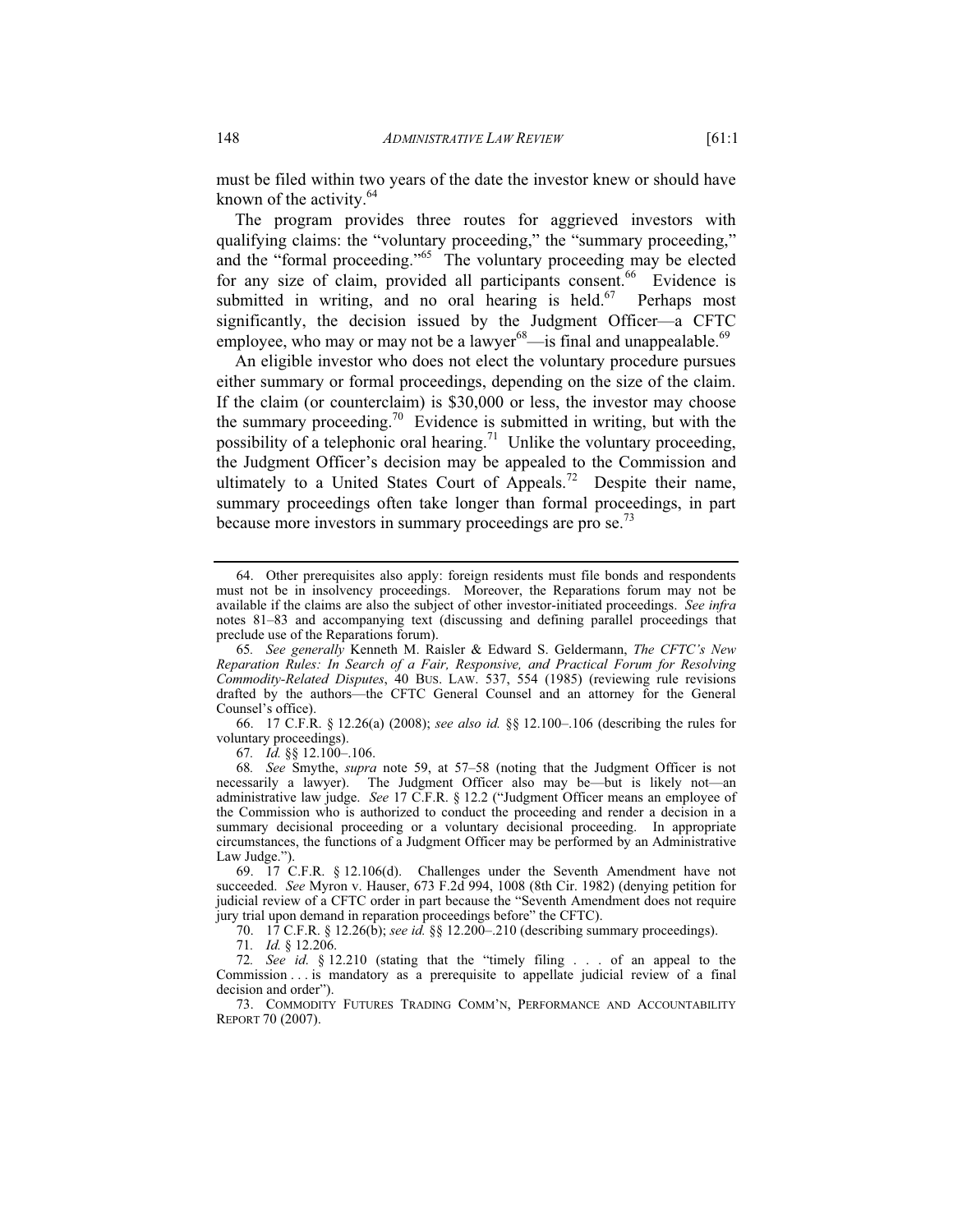Finally, if the amount claimed in either the complaint or counterclaim is greater than \$30,000, the investor may select a formal proceeding, which is heard by an administrative law judge (ALJ) and accompanied by additional procedural protections and steps, including an oral hearing.<sup>74</sup> As in a summary proceeding, this decision is appealable to the Commission and ultimately to a United States Court of Appeals.<sup>75</sup>

Regardless of the label, all of these proceedings are voluntary in that the investor chooses to pursue a claim through the Reparations Program rather than by other avenues. Injured investors have the option of pursuing a private law suit; a private right of action was implied in *Merrill Lynch v. Curran*76 and later codified in the CEA.77 Moreover, investors may participate in arbitration. The signing of a predispute arbitration agreement cannot be made a condition to the opening of a futures account.<sup>78</sup> If a customer does enter such an agreement, however, CFTC rules require that the agreement include a notice that the customer agrees to forgo private litigation but will still have a forty-five-day window in which to elect a reparations proceeding.<sup>79</sup> Additionally, the rules provide that institutional customers may enter predispute agreements to waive the right to file a reparations claim. $80$  To reduce duplicative actions, the reparations rules prohibit parallel proceedings that involve claims (or counterclaims) concerning allegations against any of the same respondents based on the

76. 456 U.S. 353, 387–88 (1982).

78. 17 C.F.R. § 166.5(c)(1) (2008).

79*. Id.* § 166.5(c)(7) provides that predispute arbitration agreements must include the following language:

By signing this agreement, you: (1) May be waiving your right to sue in a court of law; and (2) are agreeing to be bound by arbitration of any claims or counterclaims which you or [name] may submit to arbitration under this agreement. You are not, however, waiving your right to elect instead to petition the CFTC to institute reparations proceedings under Section 14 of the Commodity Exchange Act with respect to any dispute that may be arbitrated pursuant to this agreement. In the event a dispute arises, you will be notified if [name] intends to submit the dispute to arbitration. If you believe a violation of the Commodity Exchange Act is involved and if you prefer to request a section 14 "Reparations" proceeding before the CFTC, you will have 45 days from the date of such notice in which to make that election.

80*. See* 7 U.S.C. § 18(g) (2006) ("Nothing in this section prohibits a registered futures commission merchant from requiring a customer that is an eligible contract participant, as a condition to the commission merchant's conducting a transaction for the customer, to enter into an agreement waiving the right to file a claim under this section.").

<sup>74</sup>*. See* 17 C.F.R. § 12.26(c) (2008) (identifying the disputes that qualify for formal proceedings); *see also id.* §§ 12.300–.315 (describing formal proceedings).

<sup>75</sup>*. See id*. § 12.314 (providing that initial decisions do not become final if a party files a timely appeal, and stating that an appeal to the Commission is a prerequisite for judicial review).

<sup>77</sup>*. See* Futures Trading Act of 1982, Pub. L. No. 97-444, § 235, 96 Stat. 2294, 2322 (codified at 7 U.S.C. § 25) (2006) (explicitly permitting a private right of action for violation of the statute).

*Id.* § 166.5(c)(7).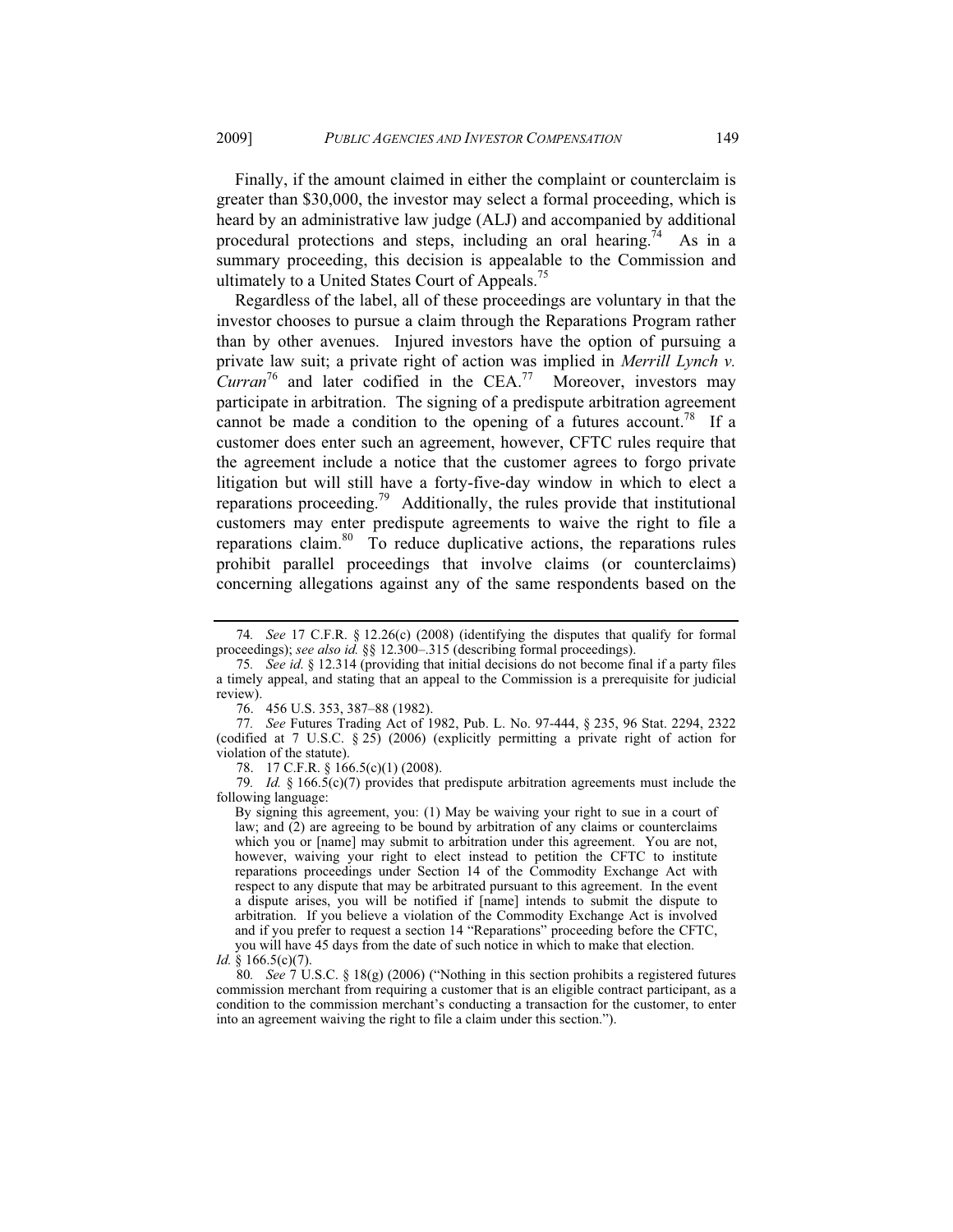same facts. $81$  To qualify as a parallel proceeding and thus to foreclose reparations proceedings, the arbitration or court case must be initiated by the investor  $82$  and be pending when the reparations complaint is filed. Insolvency proceedings concerning respondents may also qualify as parallel proceedings.<sup>83</sup>

The Reparations Program is focused on individual litigation. In the 1990s, in response to a directive from Congress, the CFTC considered and sought comments on whether it should permit class actions in the reparations forum. However, the CFTC ultimately decided against this expansion.<sup>84</sup> In fact, even modifications to the Reparations Program that intensify third-party practice have been rejected because of the need to keep the program simple. $85$ 

The remedies in reparations proceedings include actual damages caused by the violation.<sup>86</sup> Punitive damages of up to twice the amount of actual damages are also available in summary and formal proceedings where the actions arise from a "willful and intentional violation in the execution of an order on the floor of a contract market."<sup>87</sup> An investor must claim actual

85*. See generally* Rules Relating to Reparation Proceedings, 59 Fed. Reg. 9631 (Mar. 1, 1994) (codified at 17 C.F.R. pt. 12) (declining to allow class action suits in the Reparations forum because it would slow proceedings and impose costs on litigants and on the Commission).

86. 7 U.S.C. § 18(a)(1) provides that in a petition for actual damages

[a]ny person complaining of any violation of any provision of this chapter, or any rule, regulation, or order issued pursuant to this chapter, by any person who is registered under this chapter may, at any time within two years after the cause of action accrues, apply to the Commission for an order awarding . . . actual damages proximately caused by such violation.

7 U.S.C. § 18(a)(1) (2006).

 87. 17 C.F.R. § 12.2 (2008); *see also id.* §§ 12.106(b)(3), 12.210(b)(4), 12.314(b)(4); 7 U.S.C. § 18(a)(1)(B) (providing for an award of, "in the case of any action arising from a willful and intentional violation in the execution of an order on the floor of a registered entity, punitive or exemplary damages equal to no more than two times the amount of such actual damages").

 <sup>81.</sup> A counterclaim in which the investor alleges violations of the CEA or its regulations would also qualify as a parallel proceeding, as would a claim—whether asserted or not—that must be brought or lost under the compulsory counterclaim rules of federal civil procedure. *See* 17 C.F.R. § 12.24(a)(1) (2008).

<sup>82</sup>*. Id.*

<sup>83</sup>*. Id.* § 12.24(a)(3).

<sup>84</sup>*. See* Complaints Against Registered Persons; Class Action Suits, 58 Fed. Reg. 17,369 (proposed Apr. 2, 1993) (requesting comments on the appropriateness of class actions in reparations proceedings); MARKHAM, *supra* note 19, § 17:8 n.1 (noting that the CFTC requested comments on whether it should allow class actions in reparation proceedings and describing case law relating to the use of class actions in such proceedings). The enabling legislation allows for reparations proceedings brought by "any one or more persons . . . for and in behalf of such person or persons and other persons similarly situated, if the Commission permits such actions pursuant to a final rule issued by the Commission." Futures Trading Practices Act of 1992, Pub. L. No. 102-546, § 224, 106 Stat. 3590, 3617 (codified at 7 U.S.C. § 18(2)(A) (2006)).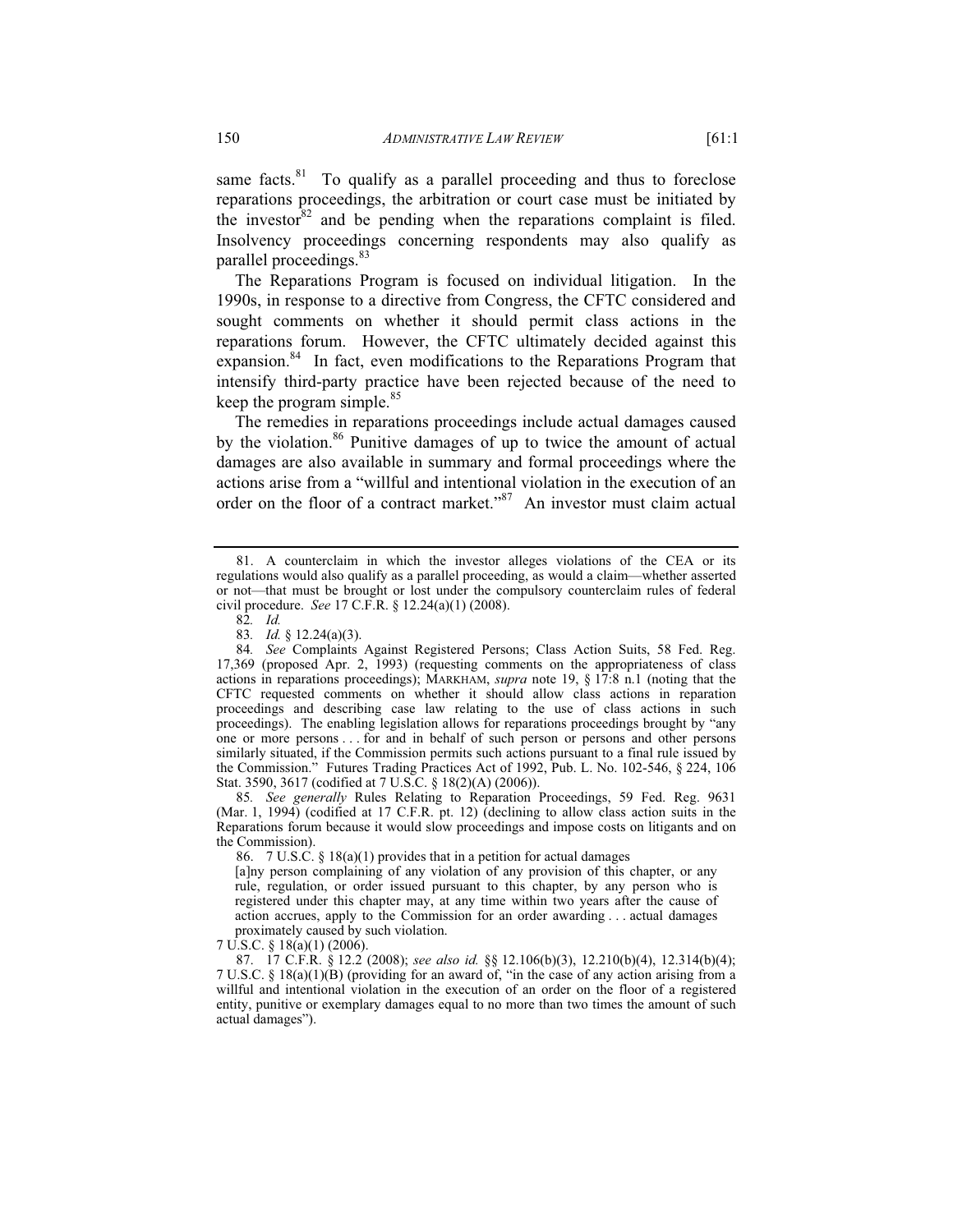and punitive damages in the reparations complaint, prove the actual damages, and show that the punitive damages are appropriate.<sup>88</sup> In keeping with the CFTC's role as decisionmaker rather than lawyer, the parties bear the costs of collection. This allocation of costs contrasts with the SEC's practice under Fair Funds in which the SEC bears the burden of collecting what are, at least nominally, civil fines rather than damages.<sup>89</sup>

The CFTC's involvement in investor compensation is not limited to the Reparations Program or its decisionmaking role. It also pursues enforcement actions in a way similar to the SEC, either in administrative or judicial proceedings, in which it acts in place of counsel to injured investors. Like the SEC, among the available remedies in adjudicated actions or in settlement are civil penalties and disgorgement. Furthermore, the CFTC may seek the equitable remedy of restitution.<sup>90</sup>

The CFTC, like the SEC, has the power to seek penalties. The CEA granted the CFTC the power to impose civil penalties of \$100,000 per "violation."<sup>91</sup> The  $$100,000$  figure does not necessarily capture the potential scope of these penalties. For instance, the CFTC's post-Enron investigations into misconduct in the energy markets resulted in \$130 million in money penalties.<sup>92</sup> These penalties are assessed according to the "gravity of the violation"93 and are directed to the U.S. Treasury. Unlike the SEC, the CFTC has no statutory authority to distribute funds that were collected as penalties to injured investors; that is, the statute has not been amended by the equivalent of the Fair Fund provision.<sup>94</sup>

92*. See* COMMODITY FUTURES TRADING COMM'N, KEEPING PACE WITH CHANGE: COMMODITY FUTURES TRADING COMMISSION STRATEGIC PLAN 2004–2009, at 9 (2004), *available at* http://www.cftc.gov/stellent/groups/public/@aboutcftc/documents/file/2009strategicplan.pdf (noting that eight of ten energy market matters filed by the CFTC have been settled and have resulted in both civil monetary penalties and other sanctions).

 93. 7 U.S.C. § 9a (2006); *see also* Brenner v. CFTC, 338 F.3d 713, 722–23 (7th Cir. 2003) (tracing the history of 7 U.S.C. § 9a and affirming civil money penalties of \$300,000 and \$100,000 where the CFTC had considered the gravity of the offense); A Study of CFTC and Futures Self-Regulatory Organization Penalties, [1994–1996 Transfer Binder] Comm. Fut. L. Rep. (CCH) ¶ 26,264, at 42,220 (Nov. 1994) (outlining the three-step process the CFTC has developed to assess the gravity of an offense).

94*. See* SEC & CFTC PENALTIES, *supra* note 48, at 5 tbl.1 (listing the types of remedies

<sup>88</sup>*. See* 17 C.F.R. § 12.2 (2008) (defining "punitive damages" and explaining when such damages may be awarded in a reparations proceeding).

<sup>89</sup>*. See* SEC & CFTC PENALTIES, *supra* note 48, at 8 (describing collection processes used by the SEC and CFTC).

<sup>90</sup>*. See id.* at 5, 43.

<sup>91</sup>*. See* 7 U.S.C. § 9 (2006) (noting that available remedies are not limited to monetary remedies such as penalties; the CFTC also can seek injunctive relief and suspend or revoke registration and prohibit people from trading on contract markets); 7 U.S.C. § 13a-1 (2006) (granting the CFTC the authority to enjoin an act or practice, enforce compliance with regulations, or issue injunctions for violations). *See generally* Jerry W. Markham, *Investigations Under the Commodity Exchange Act*, 31 ADMIN. L. REV. 285, 287 (1979) (discussing the CFTC's investigative and enforcement authority).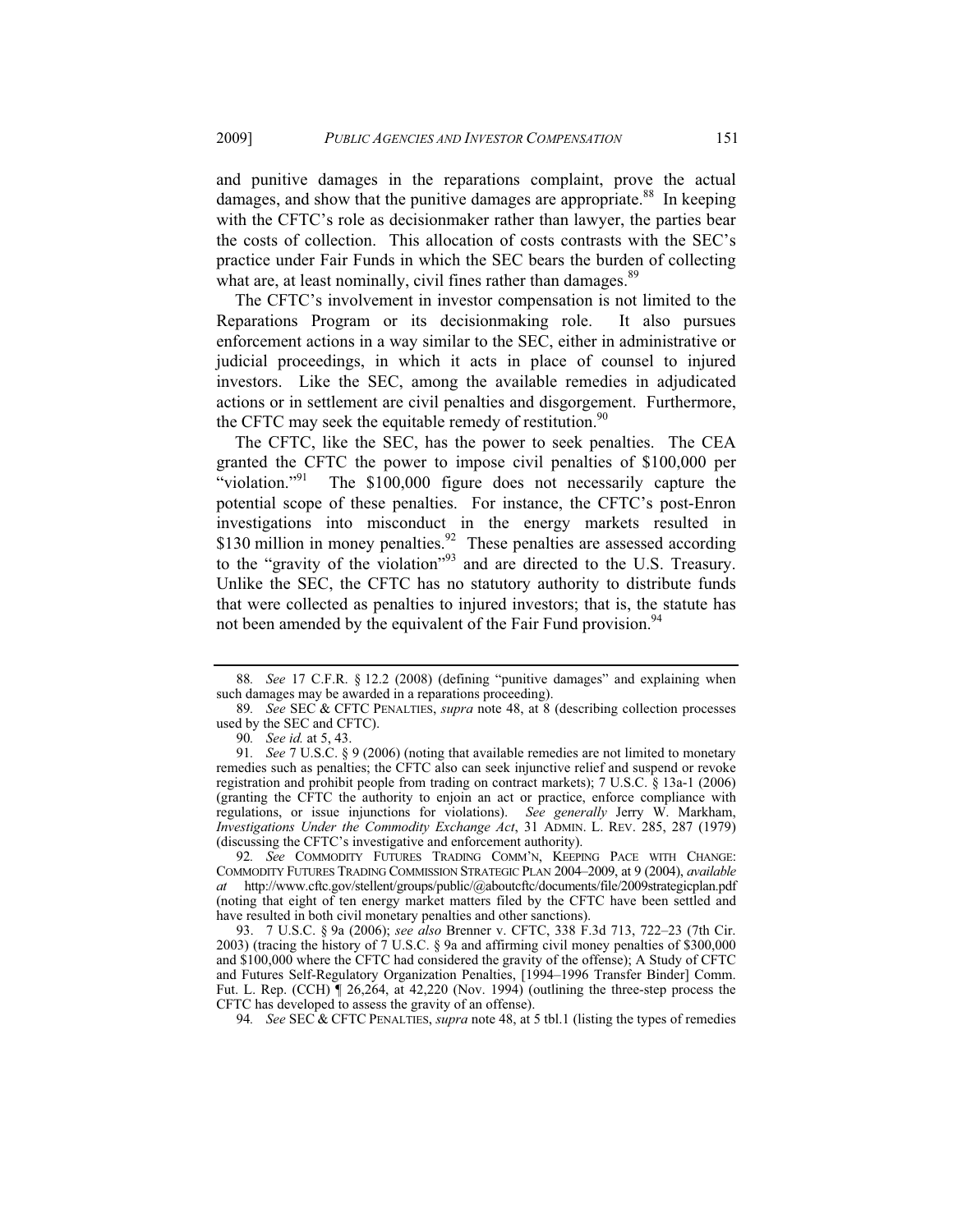Use of the disgorgement remedy by the CFTC and the SEC is very similar; in fact, securities law precedents have been used in the futures context to determine remedies.<sup>95</sup> Again, disgorgement is aimed at preventing unjust enrichment by extracting any profits from the violation. Disgorgement funds either go to the U.S. Treasury or may be distributed to injured investors through a disgorgement fund created by the CFTC (like the SEC) or a court.<sup>96</sup>

Disgorgement is aimed at depriving violators of profit and is measured by the profit. In contrast, the remedy of restitution focuses on the victims and is measured by the harm caused.<sup>97</sup> So, for instance, restitution of almost \$10 million was ordered where customers lost at least \$10 million due to misrepresentations—brokers had used lines like "How does it feel to be making money?" to a customer whose account was actually losing money.<sup>98</sup> Relief is not necessarily limited to only one type; in addition to combining monetary and nonmonetary relief, restitution and money penalties might both be ordered. In fact, the \$10 million restitution order described above was combined with a \$6 million penalty.<sup>99</sup> The CFTC ordered more than \$179 million in restitution in 2003 and 2004 combined.<sup>100</sup> Interestingly, although the remedy of restitution is also available to the SEC, restitution has not played a large role in the SEC's practices; instead it typically imposes money penalties and disgorgement.<sup>101</sup> The Fair Fund provision has a restitutionary function after all, the "FAIR" in Fair Funds stands for "Federal Account for Investor *Restitution.*" Unlike restitution, however, investor harm is not the measure for amounts collected and distributed under this provision or through the disgorgement remedy.

#### IV. THE INFORMATION ADVANTAGES OF THE AGENCY AS JUDGE

Drawing on the existing Fair Funds and Reparations Programs, this Part suggests how a consolidated CFTC and SEC might obtain compensation for injured investors. It suggests that a Reparations Program benefits one

available for SEC and CFTC violations).

<sup>95</sup>*. See* Bromberg, *supra* note 33, at 789 (explaining that courts have used securities cases as precedent when reviewing disgorgement remedies in commodities enforcement actions).

 <sup>96.</sup> SEC & CFTC PENALTIES, *supra* note 48, at 5 tbl.1.

<sup>97</sup>*. See, e.g.*, SEC v. Huffman, 996 F.2d 800, 802 (5th Cir. 1993) ("[D]isgorgement is not precisely restitution. . . . Disgorgement does not aim to compensate the victims of wrongful acts, as restitution does.").

<sup>98</sup>*. See* CFTC v. Liberty Fin. Trading Corp., Inc., No. 04-61235, at 7 (S.D. Fla. Apr. 24, 2007) (consent order granting permanent injunction and other equitable relief).

<sup>99</sup>*. Id.* at 14.

 <sup>100.</sup> SEC & CFTC PENALTIES, *supra* note 48, at 43 tbl.6.

<sup>101</sup>*. Id.* at 5 tbl.1.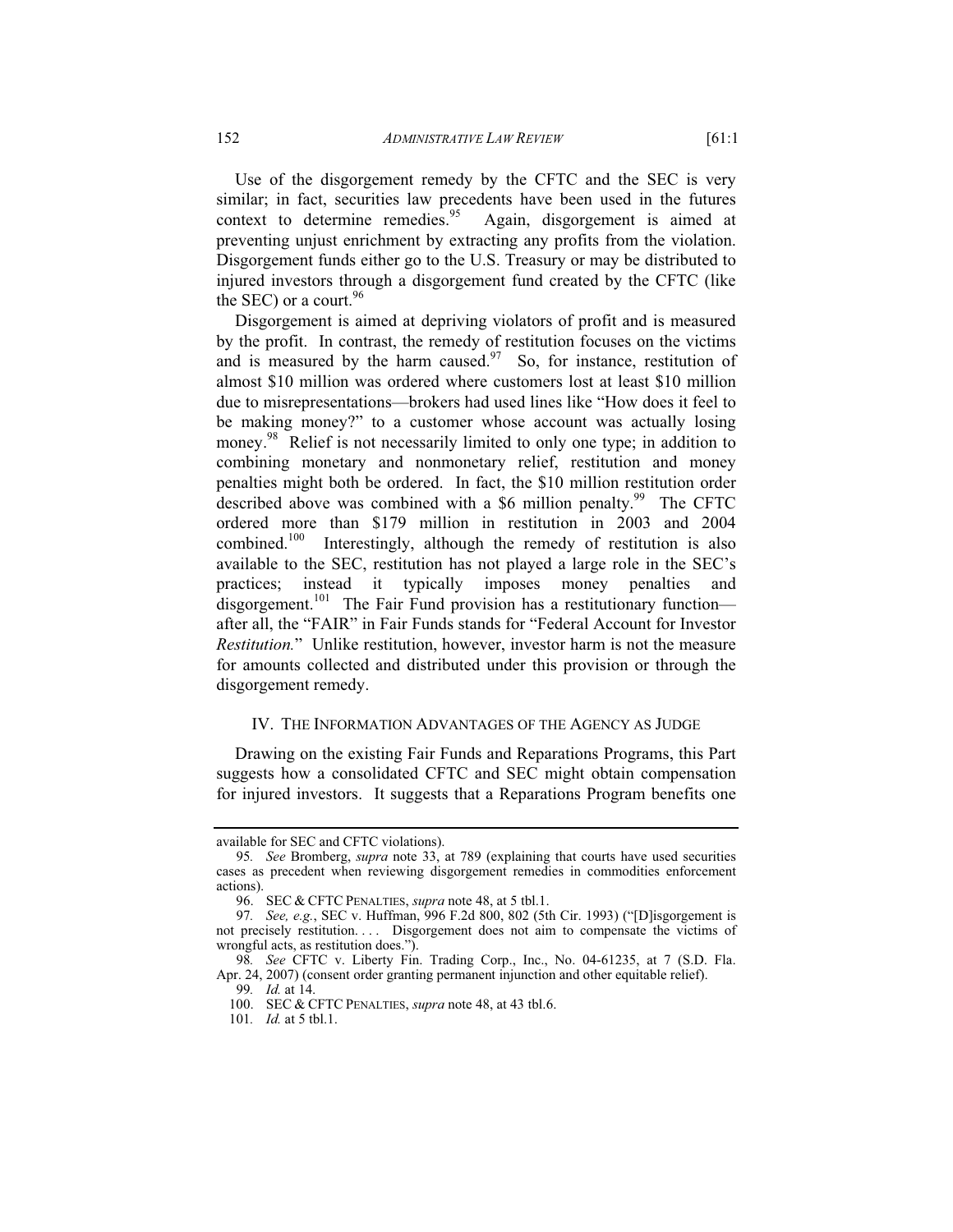or both agencies by generating information in two ways: eliciting facts about industry practices and conduct (input) and developing law (output). This Part concludes that this information-generation function should be weighed heavily when considering how limited resources should be allocated between a judicial (Reparations Program) and counsel (Fair Funds) role. It is also potentially advantageous to pursue compensation through agency action rather than through other avenues to investor compensation.

The threshold question—before reaching what a compensatory mechanism might look like—is, Why have any compensatory mechanism at all? The primary objection to investor compensation can be summed up as a concern with circularity. Investors already harmed by the conduct may be harmed again by a penalty against a corporation in which they own stock. Moreover, diversified investors may be on both sides of a transaction so that "compensation" for them involves shifting money from one pocket to another, minus administrative costs.<sup>102</sup>

For a number of reasons, this concern should not foreclose consideration of which compensatory mechanism makes sense. First, commentators have challenged the circularity argument head-on by, for instance, pointing out that downside losses often exceed upside.<sup>103</sup> Second, the category that raises the circularity concern—investors in the secondary market—does not include all possible injured investors and compensatory relief might target the other categories.<sup>104</sup> The type of individual cases between brokers and customers covered by the Reparations Program does not raise such concerns. SEC penalties against individuals also potentially avoid the critique, although indemnification and insurance often pass costs along to corporations and thus to the shareholders. Finally, compensation is likely a political reality, so it makes sense to consider how to go about it, even if one is critical of it as an independent goal.<sup>105</sup>

Because the two approaches—judge and lawyer—are not mutually exclusive, a consolidated agency could combine them.<sup>106</sup> As described

<sup>102</sup>*. See* John C. Coffee, Jr., *Reforming the Securities Class Action: An Essay on Deterrence and Its Implementation*, 106 COLUM. L. REV. 1534, 1558 (2006) (noting that "diversified investors are largely making wealth transfers among themselves as the result of contemporary securities litigation").

<sup>103</sup>*. See* Alicia Davis Evans, *The Investor Compensation Fund*, 33 J. CORP. L. 223, 229 (2007) (noting that "losses of the investors on the losing side of trades tainted by fraud are more likely to exceed the gains of the investors on the winning side of such trades").

 <sup>104.</sup> *See* Winship, *supra* note 4, at 1130 (describing limits to the circularity critique).

<sup>105</sup>*. See id.*; Evans, *supra* note 103, at 225–26 (contending that "as a practical matter, political exigencies make achieving the end of shareholder compensation in the post-Enron era unlikely" so that "an exploration of ways to provide compensation more effectively and efficiently" is appropriate).

 <sup>106.</sup> Although this Essay focuses on proposed consolidation, existing agencies could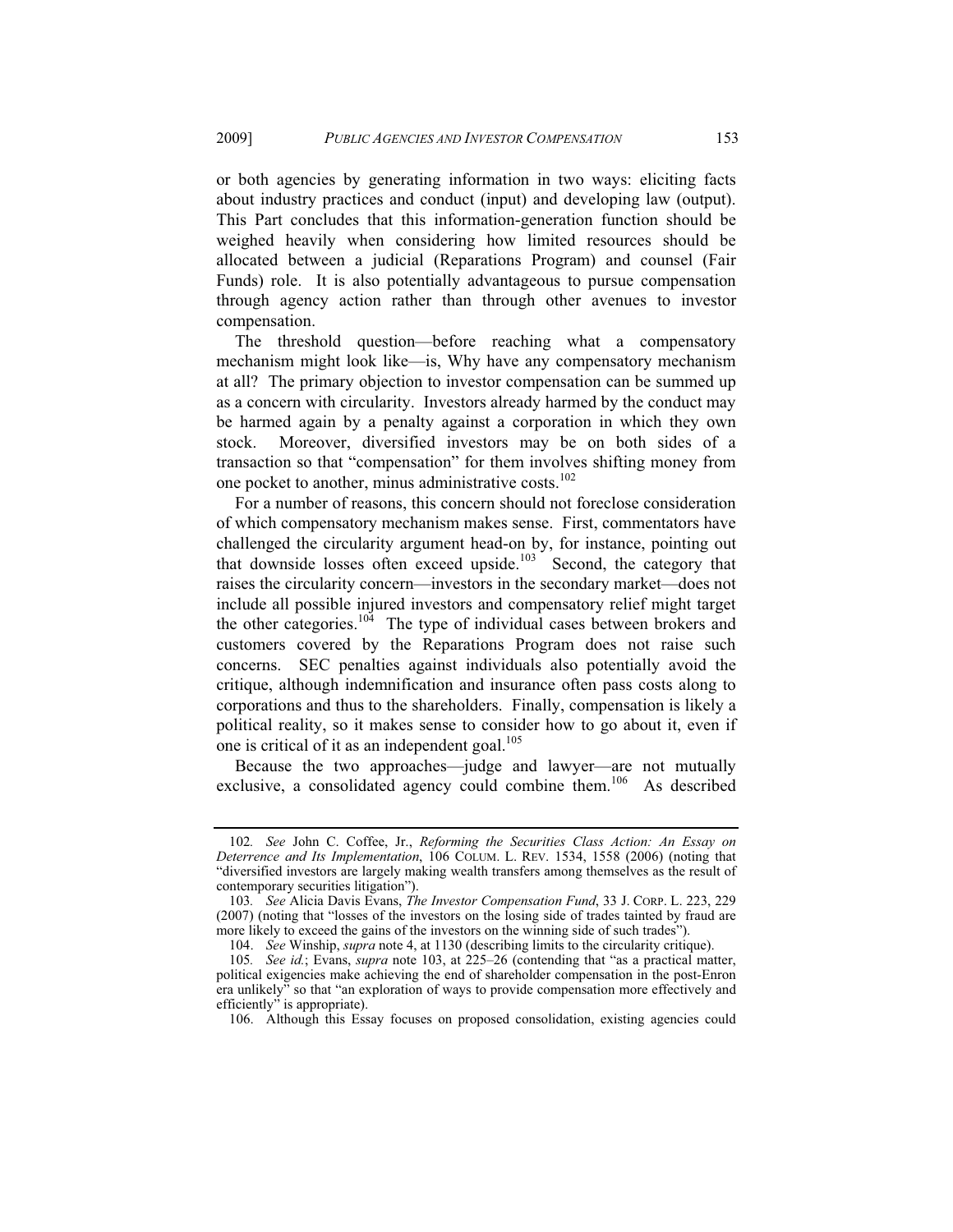above, like the SEC, the CFTC has the statutory authority to seek civil penalties. A provision like the Fair Fund provision could reach the CFTC's money penalties. Likewise, eligibility for the Reparations Program could be enlarged to include matters within the SEC's current jurisdiction. As things stand, the different approaches track the SEC–CFTC jurisdictional division: Fair Funds applies to matters within the SEC's jurisdiction and the Reparations forum is available for CFTC matters. However, in keeping with the recognition that the line between futures and securities is often difficult to draw, $107$  the Reparations Program could be a model for broader financial regulation.<sup>108</sup> Thus both of these programs could apply across the board. Alternatively, one could adopt the divisions among financial regulators suggested by the Treasury's *Blueprint.* Under this approach, the CBRA (in charge of regulating financial professionals, whether involved in futures or securities) might administer a Reparations Program, for instance, whereas the corporate finance regulator (regulating issuers) might administer a Fair Fund program.

Although the programs could coexist, the agencies' limited resources are likely to force choices.<sup>109</sup> The comparison between the SEC's Fair Fund counsel role and the CFTC's Reparations Program judicial role lends some support to continuing a program similar to the Reparations Program. One rationale is that the agencies have more expertise in their judicial role. To the extent that agencies are assigned roles and given powers because of their expertise, a program that builds on an existing structure might make more sense. So, in more concrete terms, both agencies already have a structure of ALJs who hear and resolve administrative cases; a forum for customers may simply be an extension of that developed area. While both agencies also have long had a counsel role in one sense—deciding what cases to pursue, and how—in another sense this role has not involved distribution and identification of injured investors to the extent that the Fair Fund program now imposes. The new distribution function has forced the SEC to allocate resources—creating a new office, for instance, as well as taking individual enforcement lawyers' time.<sup>110</sup> The "expertise" basis for

adopt these techniques. For instance, legislation might permit the CFTC to create Fair Funds or might create a program akin to the Reparations Program within the SEC.

<sup>107</sup>*. See supra* Part I*.*

<sup>108</sup>*. See* Smythe, *supra* note 59, at 42–43 (noting the theoretical advantages of the Reparations Program, such as a more flexible structure and neutral and expert adjudicators).

<sup>109</sup>*. See, e.g.*, John D. Ellsworth, *Disgorgement in Securities Fraud Actions Brought by the SEC*, 1977 DUKE L.J. 641, 651 (describing the SEC's resource constraints, including budgetary and manpower limitations).

<sup>110</sup>*. See* SEC. AND EXCH. COMM'N, 2007 PERFORMANCE AND ACCOUNTABILITY REP. 26 (2007), http://www.sec.gov/about/secpar/secpar2007.pdf (summarizing the agency's "Improved Management of Disgorgements and Penalties and Fair Funds Distributions"); Press Release, Sec. and Exch. Comm'n, SEC Chairman Cox Announces Creation of New Office,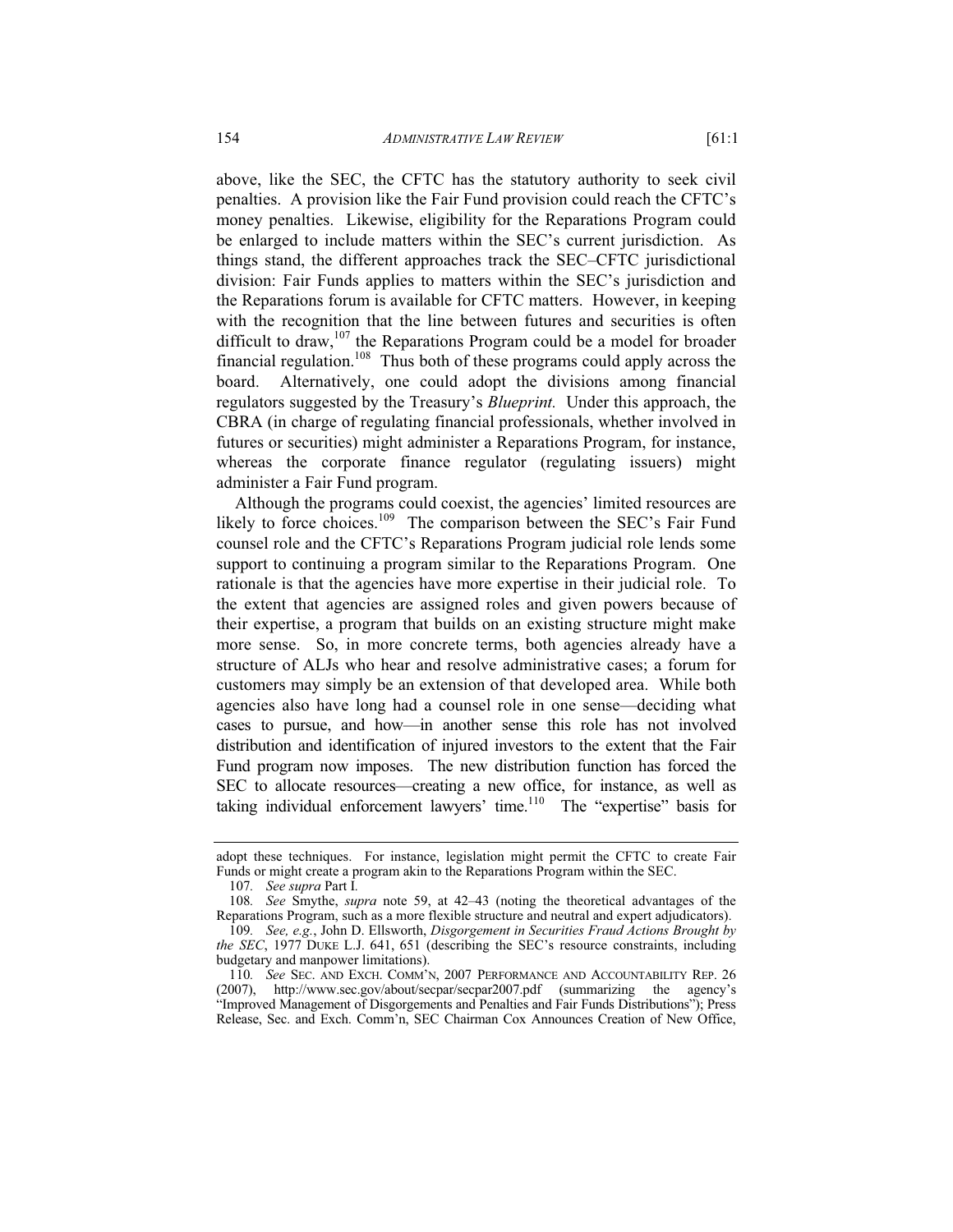supporting a judicial role has limits, however, because expertise is not static and can be developed. The Fair Fund provision can be seen as a directive from Congress to the SEC to become expert in investor compensation.

Although the expertise aspect of the judge–lawyer divide provides limited guidance, analyzing the two approaches in these terms can be helpful when related to how each type of actor generates information. This Essay is concerned with two types of information: first, factual information about industry practices and conduct (input); and, second, information about the agency's view of the relevant law (output).

With regard to factual information, when the agency acts as counsel, it must draw on its traditional sources of information to investigate and develop a case. The SEC often looks at market surveillance activities, customer complaints, the financial press, self-regulatory organizations  $(SROS)$ , and its own inspection offices for information.<sup>111</sup>

Providing a forum and decisionmaker (like the Reparations Program) has the potential to draw out information about industry practices or conduct that would not otherwise be available.<sup>112</sup> The information added by reparations complainants might be analogized to customer complaints, with the advantage that they are supported by evidentiary submissions. In 2007, the SEC received more than 77,000 complaints, questions, and "other contacts" from customers.<sup>113</sup> The most frequent complaint in that period was that the consumer had received spam,  $114$  which is not a good candidate for adjudication. A reparations program would cover violations different than these informal consumer complaints and would focus on compensable injuries.

Appointment of Leaders, to Expedite Distribution of Billions to Injured Investors (Feb. 5, 2008), http://www.sec.gov/news/press/2008/2008-12.htm (announcing the creation of the Office of Collections and Distributions).

 <sup>111.</sup> Sec. and Exch. Comm'n, The Investor's Advocate: How the SEC Protects Investors, Maintains Market Integrity, and Facilitates Capital Formation, http://www.sec.gov/about/whatwedo.shtml (last visited Oct. 25, 2008) (explaining the roles and duties of the Division of Enforcement). The Division of Corporation Finance and the Office of Compliance Inspections and Examinations both refer matters to the Enforcement Division. *See* Colleen P. Mahoney et al., *The SEC Enforcement Process: Practice and Procedure in Handling an SEC Investigation in the Sarbanes–Oxley Era, Corporate Practice Series* (BNA) No. 77-3rd, at A-8 (2007) (noting that referrals to the Division of Enforcement are routine).

<sup>112</sup>*. See* Smythe, *supra* note 59, at 84 ("[A] Reparations Program provides a valuable source of information to the agency about the problems in the regulated industry.").

 <sup>113.</sup> Sec. and Exch. Comm'n, Investor Complaints and Questions, FY 2007 Annual Complaint Data (2008), http://www.sec.gov/news/data.htm (last visited Oct. 25, 2008) ("'Other contacts' includes repeat contacts, contacts with insufficient information to process, and contacts about issues not within the agency's jurisdiction.").

<sup>114</sup>*. Id.* Following "spam" in the top five complaints were advance fee fraud, manipulation of securities, prices, or markets, and problems with account records and transfers. *Id.*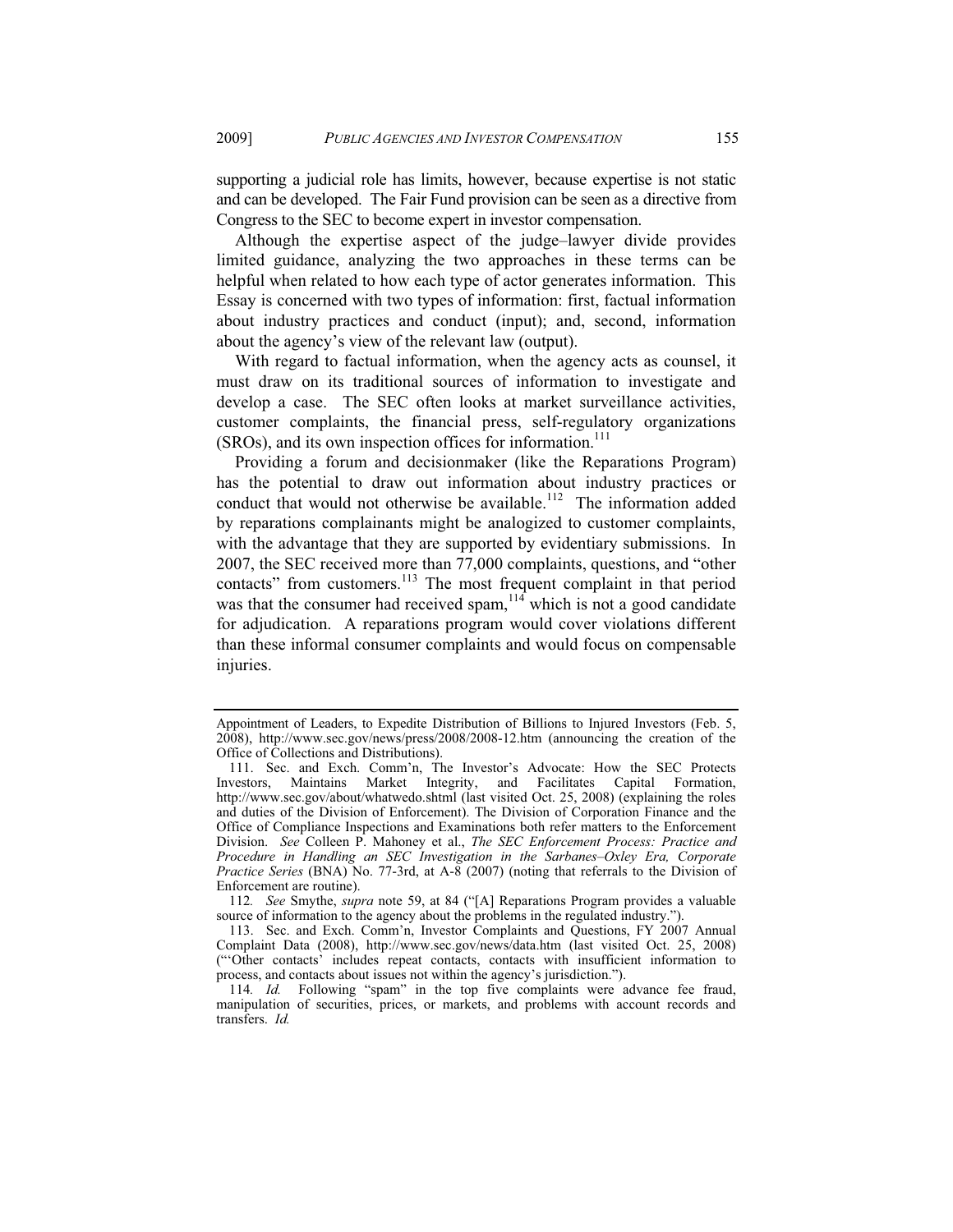Complainants in the Reparations Program may be compared to highprofile information sources, such as whistleblowers. Both generate original information: the whistleblowers provide information about internal practices and the investors provide information about harm to consumers or investors. Because complainants are likely to be consumers or clients rather than insiders to the violating company, the type of information that injured investors have differs from that of whistleblowers or qui tam plaintiffs.115 We might value the insiders' information more, and their stories may more readily lend themselves to plots for movies and novels, but these sources could be a complementary part of the information mix.

As to information about the law, the Reparations Program generates written opinions that communicate the agencies' views of futures or securities laws to regulated industry, investors, and the public more generally. Decisions in both the summary and formal reparations proceedings include factual findings supported by references to the record, a legal determination of violation of the CEA or related rules, and the amount of damages.<sup>116</sup> The decision at the initial stages of the reparations process is not binding on the CFTC absent an opinion and an order (not a summary affirmance) from the Commission on appeal.<sup>117</sup> Nonetheless, the Reparations process may generate binding precedent when appealed to the Commission or a federal court. Moreover, a body of written opinions, even if not strictly binding, is likely to serve as guidance for the agency and for those appearing before the agency.<sup>118</sup>

<sup>115</sup>*. See* Jill E. Fisch, *Class Action Reform,* Qui Tam*, and the Role of the Plaintiff*, 60 LAW & CONTEMP. PROBS. 167, 196 (1997) (noting that "the incentive structure of *qui tam* is tailored to place a premium on the contribution of original information"). *See generally*  Geoffrey Christopher Rapp, *Beyond Protection: Invigorating Incentives for Sarbanes–Oxley Corporate and Securities Fraud Whistleblowers*, 87 B.U. L. REV. 91 (2007) (proposing a bounty model of rewarding whistleblowers to give them an incentive to come forward with original information).

<sup>116</sup>*. See* 17 C.F.R. § 12.210(b) (2008) (establishing the required content of the initial decision in a summary proceeding); *id.* § 12.314(b) (providing the same outline for the initial decision in a formal proceeding). In contrast, the voluntary proceeding results in a much more limited final decision that contains a conclusion as to violation and remedy, unaccompanied by factual findings. *See id.* § 12.106(b).

<sup>117</sup>*. Id.* § 12.406(b). Section 12.406(b) provides that,

<sup>[</sup>u]nless the Commission expressly indicates otherwise in its order, an order of summary affirmance does not reflect a Commission determination to adopt the initial decision, including any rationale contained therein, as its opinion and order, and *neither initial decision nor the Commission's order of summary affirmance shall serve as a Commission precedent in other proceedings*.

*Id.* (emphasis added). *See generally* MARKHAM, *supra* note 19, § 20:13 (citing cases about the "precedential effect of ALJ decisions").

<sup>118</sup>*. Cf.* Barbara Black & Jill Gross, *The Explained Award of Damocles: Protection or Peril in Securities Arbitration*, 34 SEC. REG. L.J. 17, 21–22, 28 n.53 (2006) (arguing that written opinions would make securities arbitration more like litigation because even nonprecedential opinions would be cited by attorneys and arbitrators).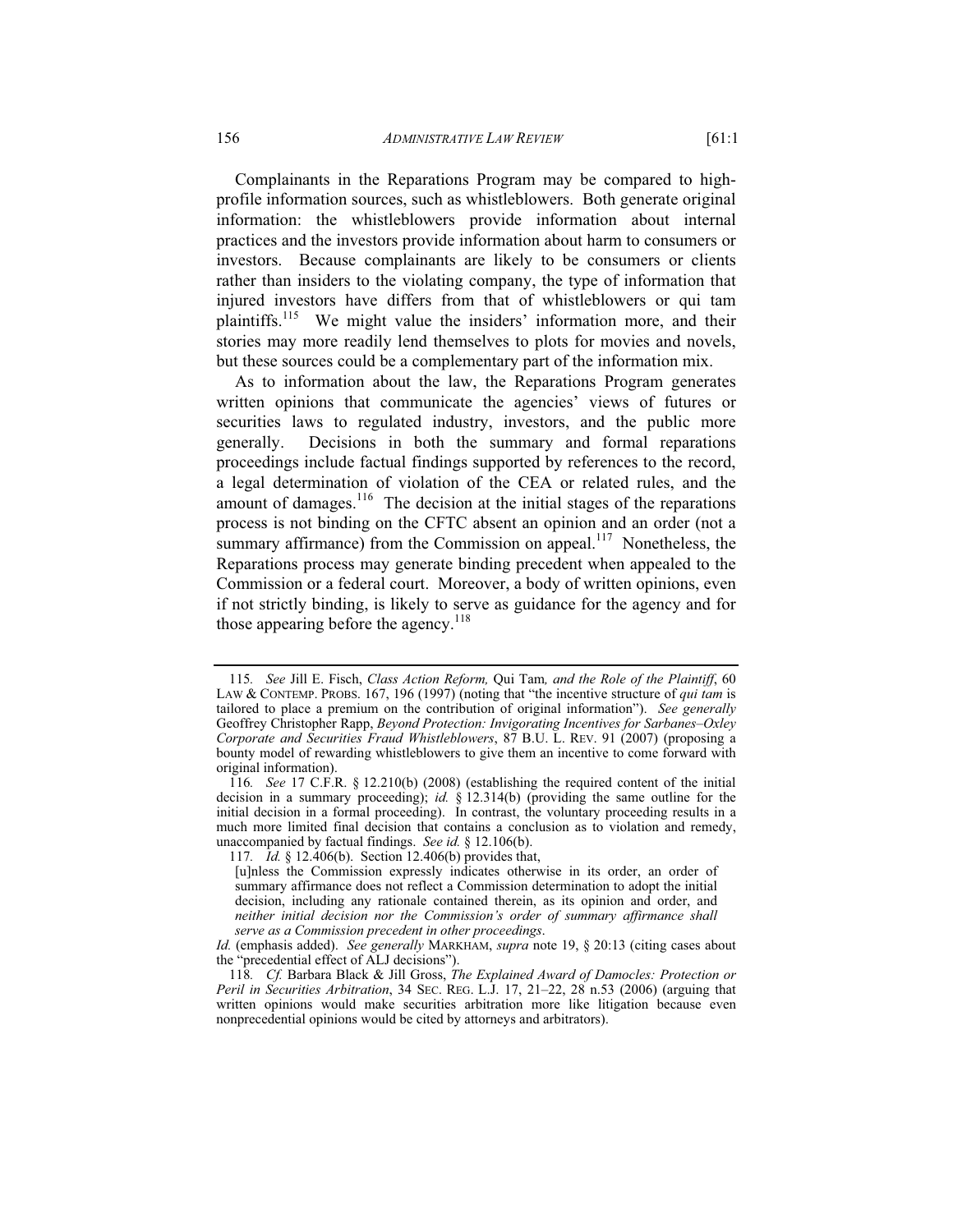The next step is to think about how the Reparations Program and the information it generates compares with other types of investor compensation obtained through agency action. The Reparations Program's advantage over Fair Funds in generating factual information is straightforward. Nothing in a program like Fair Funds would change the SEC's responsibility to discover and develop the information or would add to the list of information sources. The process leading up to a Fair Fund distribution is essentially the same as any other SEC matter; the fact that compensation of injured investors may be involved does not elicit any additional information. Even if the ability to distribute money penalties to injured investors changes how the agency chooses to pursue a matter or its choice of remedy, the agency must still identify and investigate a violation in its role as counsel. The Fair Fund provision also does not affect the development of information about the law unless it does so indirectly by affecting whether matters are litigated or resolved through settlement.<sup>119</sup>

Another way the judge–lawyer divide helps us evaluate the two programs is to highlight the problems that arise once a governmental agency "represents" a client. Identifying an agency's client is never straightforward given the different constituencies within an agency (e.g., enforcement lawyers, Commissioners). Even if an agency is treated as a single unit (for instance, the SEC as public class counsel), compensation is only one of the agency's priorities, competing with other goals such as deterrence and developing positions on novel legal issues. Moreover, agencies provide little representation of injured investors in the sense of client voice in whether and how a matter is pursued. For instance, in the Fair Fund context, administrative actions limit the participation of potential claimants to Fair Funds to submission of nonbinding comments.<sup>120</sup> Likewise, in court actions, courts and the SEC have imposed limits on client participation, reasoning that the compensatory function of disgorgement and of Fair Funds is secondary and incidental to the other

 <sup>119.</sup> The assumption would be that settlements contribute less to development of the law, although the argument made above about the powers of nonbinding written precedent might apply equally in the context of the SEC settlements, information which is readily available on the agency's website. The argument would have to be that the provision allows for increased penalties because compensation either makes corporate penalties more acceptable or because the great degrees of investor harm push the agency to impose higher penalties. Then one would have to speculate about the effects of larger penalties on settlement behavior.

 <sup>120.</sup> Rule 1106 of the SEC's Rules of Practice provides for comments to be submitted as part of the process of approving a Fair Fund distribution plan, but states that "no person shall be granted leave to intervene or to participate or otherwise to appear in any agency proceeding or otherwise to challenge an order of disgorgement or creation of a Fair Fund" or its distribution plan or individual eligibility for disbursements. 17 C.F.R. § 201.1106 (2008).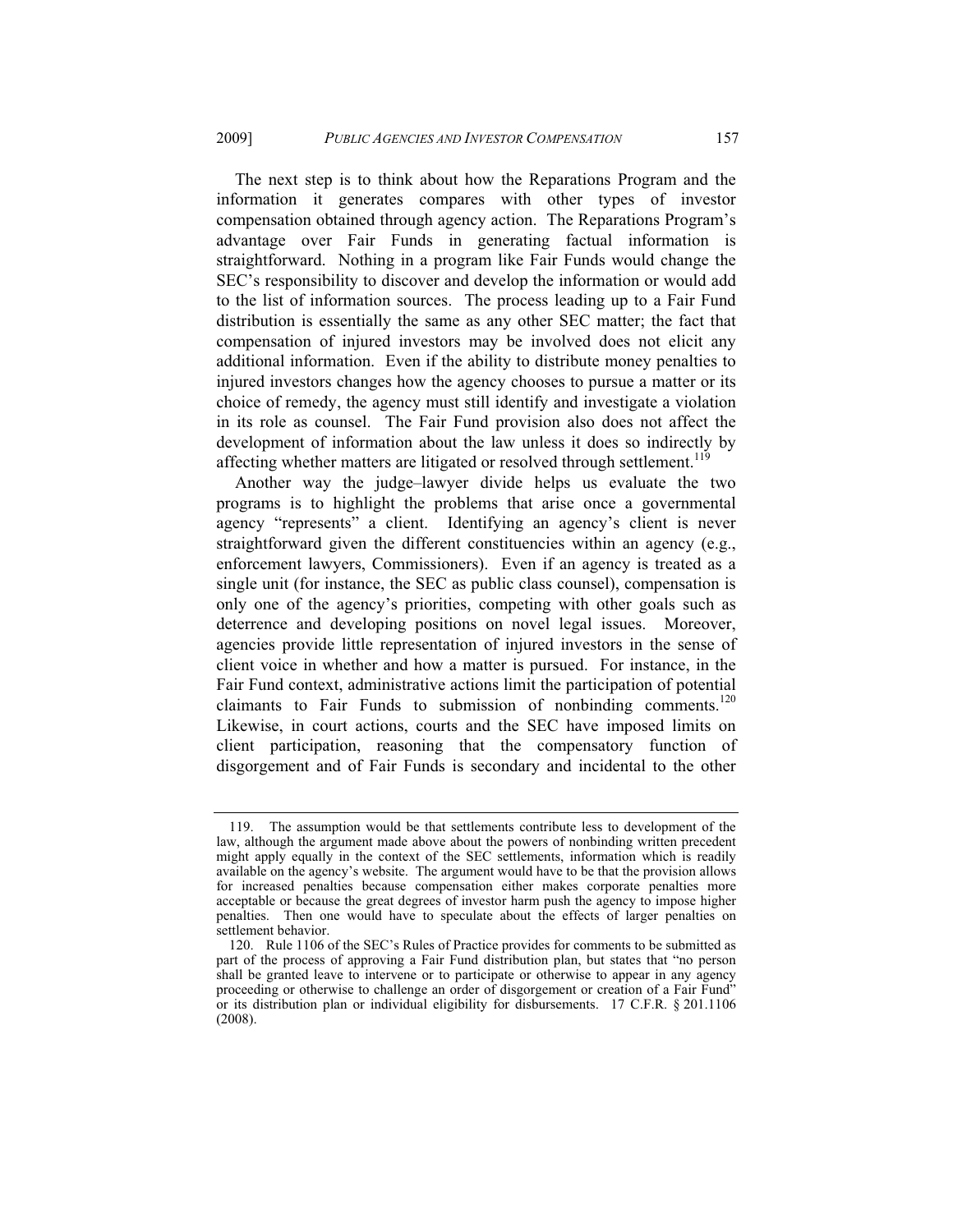purposes of disgorgement and civil penalties—preventing unjust enrichment and promoting deterrence, respectively.<sup>121</sup>

There are other reasons that a program like Fair Funds should be limited. The compensatory goal may detract from the agency's focus on deterrence by affecting the cases that the agency chooses to pursue and by diverting resources to the distribution function. This concern might be addressed either by separating the distribution function from the enforcement decisions<sup>122</sup> or by developing guidance for the SEC so that it focuses on the strongest cases for compensation of injured investors and for having the SEC (as opposed to private actors) obtain compensation.<sup>123</sup> Taken with the information advantages of Reparations, these suggest a limited role for Fair Funds in any consolidated agency, despite the high profile of such distributions.

The Reparations Program has both of these information-generating advantages not only over the Fair Fund provision, but to some extent also over the nongovernmental alternatives to these programs. The two main alternatives for an injured investor are to pursue a civil action in court or to arbitrate a claim.<sup>124</sup>

The amount of information generated by private securities lawsuits as currently structured is debatable, although some commentators have suggested that they generate little original information.<sup>125</sup> Complaints are often peppered with colorful quotations from the *Wall Street Journal*, the *New York Times*, and the issuers' own financial restatements. Although understandable, given that plaintiffs and their counsel are acting without discovery at that stage, to the extent that many actions do not progress far before being settled, this reliance on public sources may signal that these suits have limited information benefits.

 <sup>121.</sup> Official Comm. of Unsecured Creditors of WorldCom v. SEC, 467 F.3d 73, 83 (2d Cir. 2006) ("Deterrence is also the SEC's goal in seeking civil penalties, and the Fair Fund provision does no more than permit civil penalties subsequently to be distributed in the same way as disgorged profits." (citations omitted)); SEC v. WorldCom, Inc., No. 02-4963, 2004 WL 1621185, at \*1-2 (S.D.N.Y. July 20, 2004) (rebuffing attempts made by potential claimants to challenge the way the funds are distributed).

<sup>122</sup>*. See generally* Evans, *supra* note 103 (proposing to use Fair Funds as the beginnings of an investor insurance fund).

 <sup>123.</sup> Winship, *supra* note 4, at 1134 (suggesting that such guidelines should focus the SEC on actions that do not duplicate private actions—and thus collection and distribution costs—and that minimize concerns about the circularity of compensation in the secondary market context).

<sup>124</sup>*. See* 17 C.F.R. § 166.5(c)(7) (2007) ("Three Forums Exist for the Resolution of Commodity Disputes: Civil Court litigation, reparations at the Commodity Futures Trading Commission (CFTC) and arbitration conducted by a self-regulatory or other private organization.").

<sup>125</sup>*. See* Rapp, *supra* note 115, at 136 ("In private securities lawsuits, little new information is typically generated. Instead, class action lawyers use information voluntarily provided by companies or piggy-back on information generated by government investigations in filing their suits.").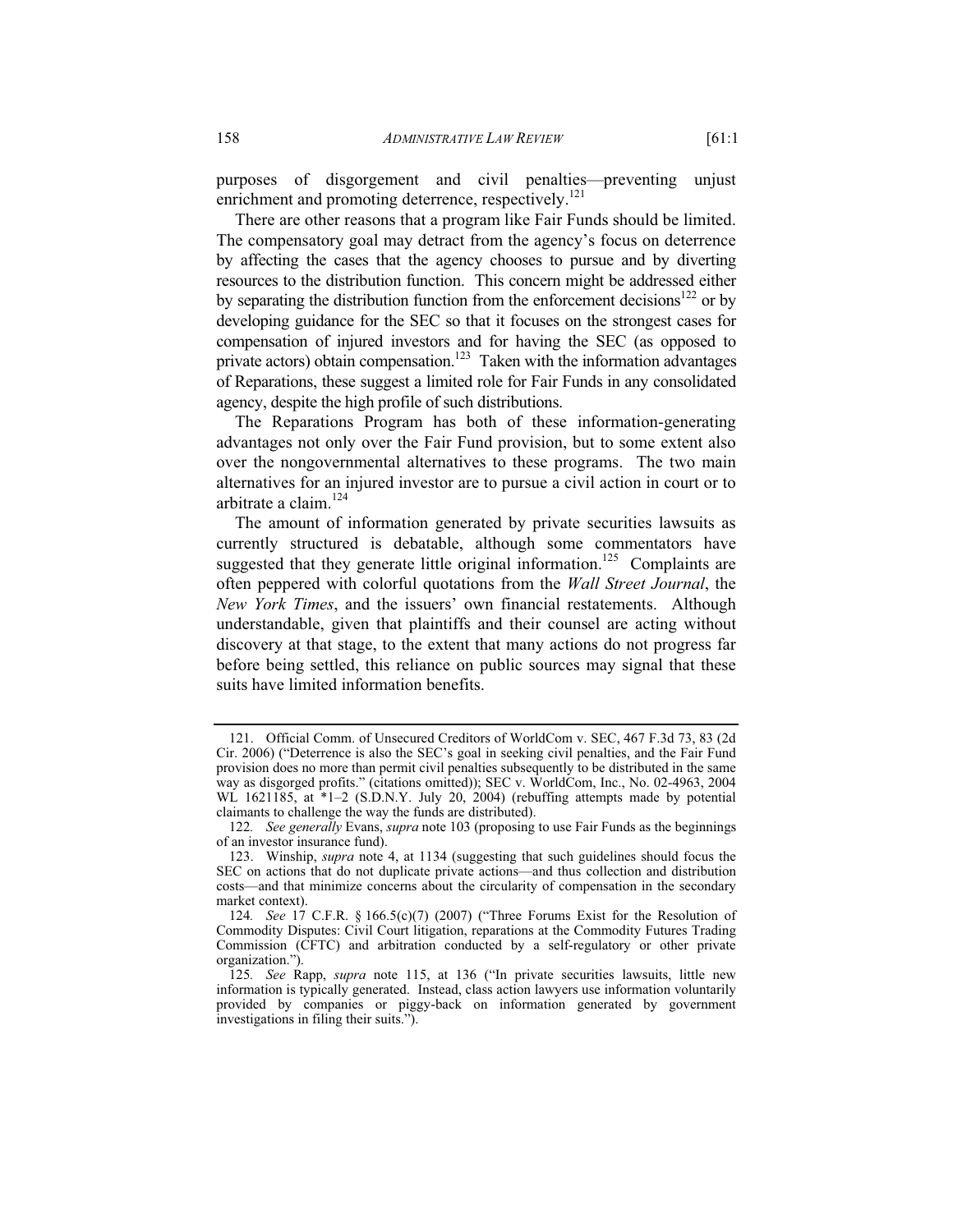As to developing the law, the Reparations Program used to be a particularly important source of law creation in the commodities context when it was unclear whether private rights of action existed under the commodities laws; it has become less urgent as courts have implied private causes of action in the commodities laws. High settlement rates may limit legal development through private actions, however.

In contrast, arbitration may generate information in the same way that the Reparations Program does if the agencies are informed about the conduct that is the subject of private or SRO arbitrations. Whether and when customers use arbitration will also affect whether these claims come to light. The identity of the arbitrator—industry- or government-agencyaffiliated—may influence whether investors come forward with complaints. The Reparations Program has been viewed as more consumerfriendly,<sup>126</sup> so it might provide a forum for claims that otherwise would not have been heard, thus generating factual information.

The law-generating aspect of an agency reparations program represents an advantage over arbitration.<sup>127</sup> As described above, the Reparations Program provides written opinions subject to CFTC and judicial review. Of course, the flip side of a program of reasoned precedential opinions subject to judicial review is that, as the procedure becomes more judicial, it becomes less useful as an alternative, informal, and quick forum for dispute resolution. Moreover, as arbitration changes—for instance, if written opinions become an option—the relative benefits of the Reparations Program may decrease, putting more pressure on whether the cost of the Reparations Program is worth having an arbitrator who is a government employee.<sup>128</sup>

This Essay urges policymakers to look at these existing programs and to consider as part of the cost–benefit mix the effects the programs have on the factual information that gets to the financial regulators and the legal information that the programs produce. The Reparations Program is not a fix; throughout its history, it has been unpopular with industry, $129$  and the

<sup>126</sup>*. See* Smythe, *supra* note 59, at 83 ("There is a perception that the CFTC's reparations process has a pro-complainant bias.").

<sup>127</sup>*. See* Jennifer J. Johnson & Edward Brunet, *Critiquing Arbitration of Shareholder Claims*, 36 SEC. REG. L.J., Fall 2008, at 1 (criticizing proposals to arbitrate shareholders' claims).

<sup>128</sup>*. See* Smythe, *supra* note 59, at 83 (suggesting that "the broader utility of such an ADR program for other federal agencies will depend essentially on one question: whether value is ascribed to expert government employees serving as judges of private disputes arising under a federal regulatory program").

 <sup>129.</sup> Fowler C. West, a former CFTC Commissioner, once noted that he "spent much of [his] ten years at the CFTC defending the Reparations Program because the industry disliked it." Symposium, *New York Stock Exchange, Inc. Symposium on Arbitration in the Securities Industry*, 63 FORDHAM L. REV. 1505, 1523 (1995).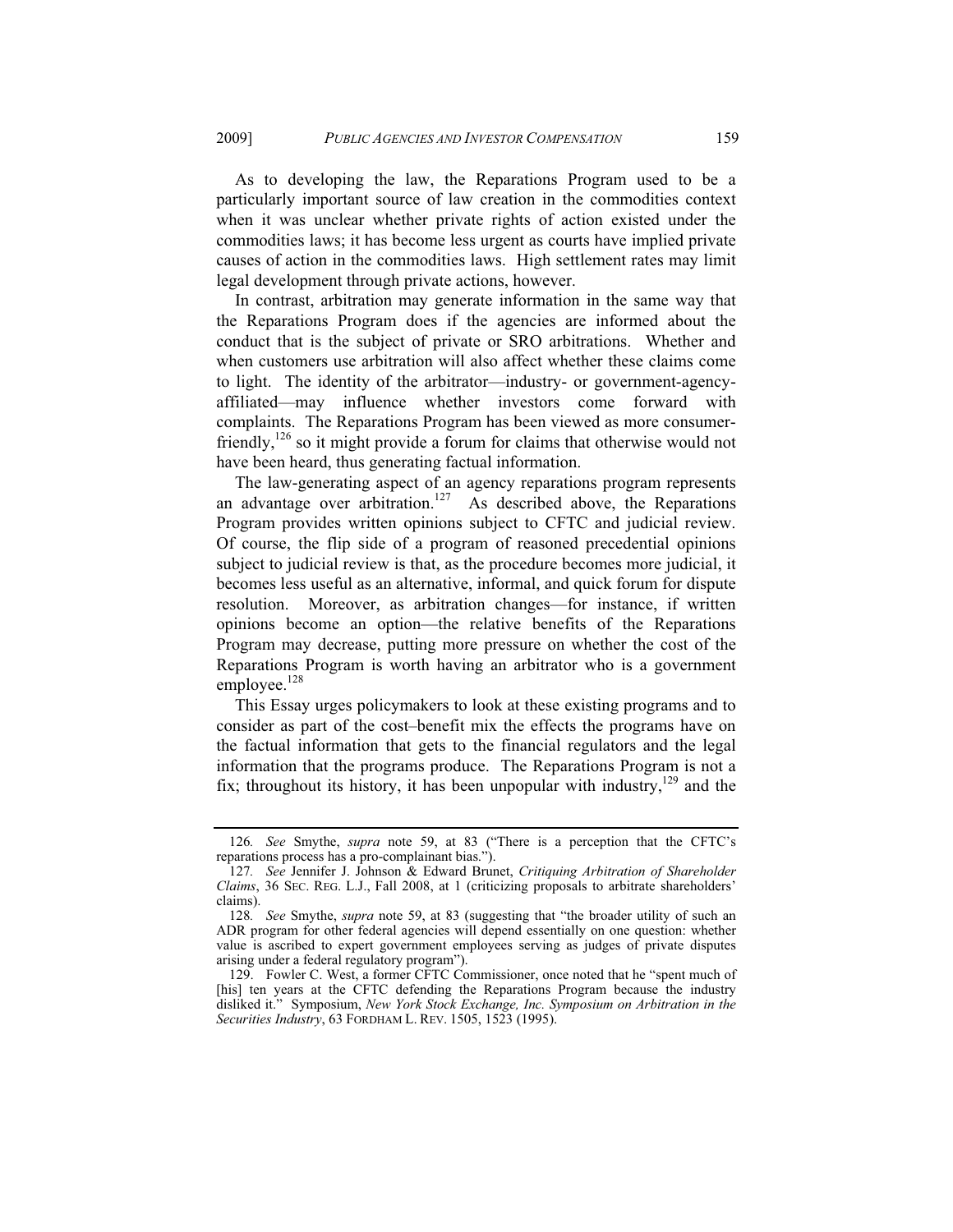CTFC and Congress have struggled to combat a backlog of cases by imposing pragmatic limitations to the Reparations Program's reach. The history of the Reparations Program lends weight to the critique that it could make the CFTC a "huge small claims court for the Commodity industry,"130 resulting in a slow system that potentially overwhelms resource-constrained agencies. A large backlog of cases was the impetus for rule revisions in 1984 that introduced pragmatic limitations to the scope of the Reparations Program.<sup>131</sup> The revised rules also added the option of a streamlined, quick and unappealable, voluntary process that does not result in binding precedent, $132$  and thus does not contribute to generating law in this area.

This difficult history, taken in conjunction with the Reparations Program's potential contributions to information generation, suggests three main avenues of further inquiry. First, the costs of the Reparations Program need to be tracked and evaluated, particularly if it is expanded to reach a new group of cases. These costs cannot be evaluated in a vacuum; whether the Reparations Program is an appropriate and cost-effective alternative to arbitration may change as arbitration systems change. For instance, if arbitration begins to generate written explanations, as the National Association of Securities Dealers (now the Financial Industry Regulatory Authority) suggested in its "explained awards proposal,"<sup>133</sup> some of the relative information advantages of the Reparations Program would be decreased.

Second, any use of the Reparations Program by a consolidated agency must develop pragmatic limitations that go beyond the division between futures and securities, which proposed consolidation is designed to overcome. The design of a new Reparations Program may provide an opportunity to distinguish among types of investors and design a Reparations Program targeted at the most vulnerable and least likely to pursue a complaint in its absence. For example, the Reparations Program might identify and define a class of sophisticated investor who may contract out of the Reparations Program.<sup>134</sup>

 <sup>130.</sup> Lopez Valdez, *supra* note 14, at 61 (quoting Gary L. Seevers, Comm'r, Commodity Futures Trading Comm'n, Luncheon Address, Regulatory Reform Conference 39, 41 (Sept. 11, 1975)).

<sup>131</sup>*. See generally* Raisler & Geldermann, *supra* note 65 (describing the perceived problems with the Reparations Program and the responsive rule changes including limiting the eligibility for reparations proceedings).

<sup>132</sup>*. See id.* at 554.

 <sup>133.</sup> Black & Gross, *supra* note 118, at 21–22, 28 n.53.

 <sup>134.</sup> In the Reparations Program's current structure, even signatories of predispute arbitration agreements have a forty-five day window in which to elect the Reparations forum. The current rule allows predispute agreements with sophisticated investors to include waivers of access to the Reparations forum.